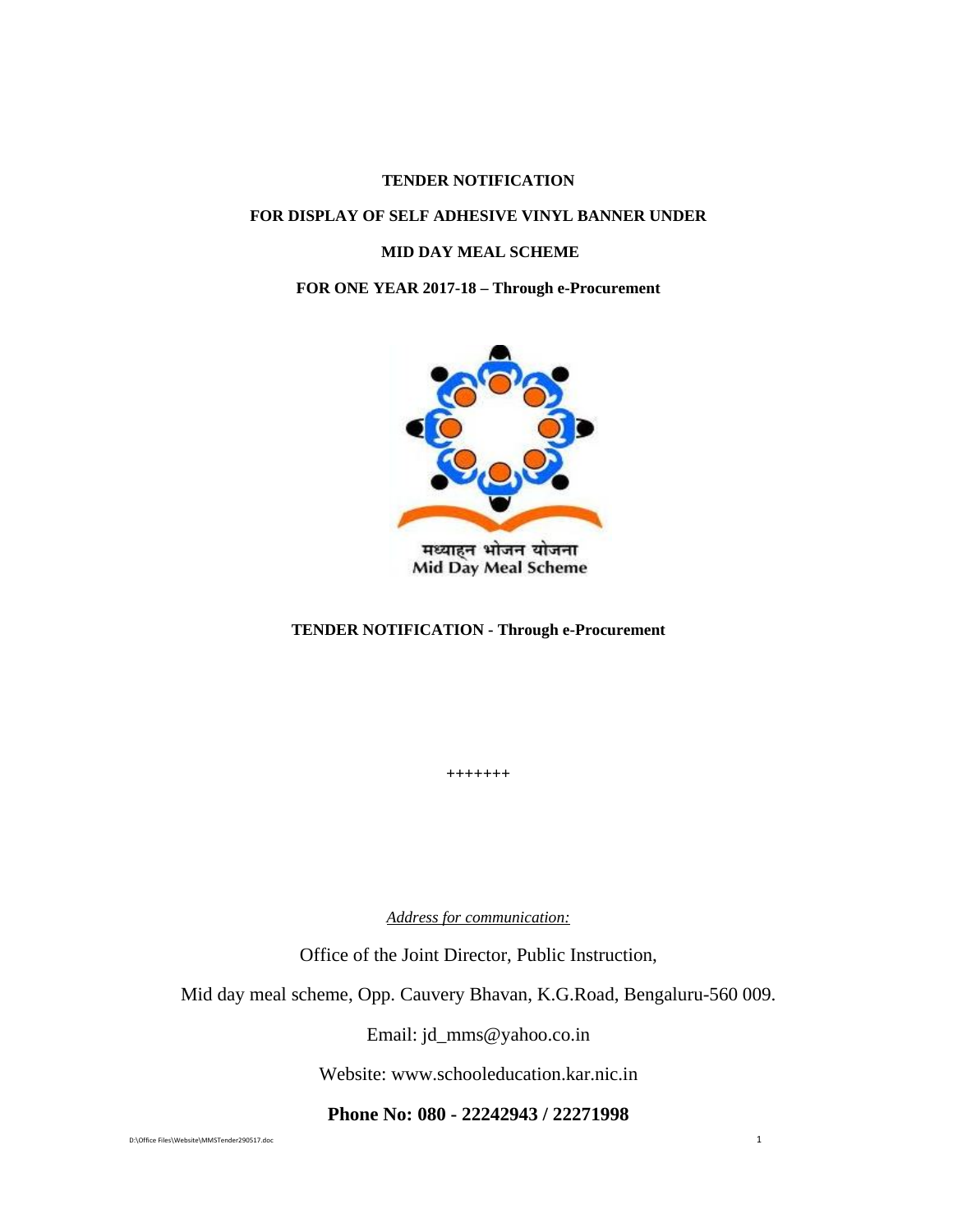## **I CONTENTS OF BID DOCUMENT**

| <b>SECTION</b> | <b>DESCRIPTION</b>               | PAGE NO. |
|----------------|----------------------------------|----------|
|                | <b>BID INVITATION</b>            |          |
|                | <b>INSTRUCTIONS TO BIDDERS</b>   |          |
| Ш              | DESCRIPTION AND SCOPE OF THE     |          |
|                | <b>CONTRACT</b>                  |          |
|                | TERMS AND CONDITIONS OF CONTRACT | 11-20    |
|                | <b>TECHNICAL SPECIFICATIONS</b>  |          |
|                |                                  |          |

# **II- FORMATS OF DOCUMENTS TO BE SUBMITTED IN 1ST ENVELOPE (Except FORMAT III)**

| <b>FORMAT</b> | <b>DESCRIPTION</b>                        | PAGE NO |
|---------------|-------------------------------------------|---------|
| I             | <b>BID FORM</b>                           | 22      |
|               |                                           |         |
| H             | PERFORMANCE SECURITY FORM                 | 23      |
| Ш             | <b>CONTRACT FORM</b>                      | 24      |
| IV            | STATEMENT OF PAST PERFORMANCE             | 25      |
|               | <b>DURING LAST 3 YEARS</b>                |         |
| V             | <b>FORMAT OF ACCEPTANCE OF</b>            | 26      |
|               | <b>IMPLEMENTATION SCHEDULE</b>            |         |
| VI            | <b>UNDERTAKING</b>                        | 27      |
| VII           | <b>PARTICULARS OF PRINTERS/PUBLISHERS</b> | 28      |
|               | (TECHNICAL BID)                           |         |
| VIII          | <b>CHECK LIST OF DOCUMENTS TO BE</b>      | 29      |
|               | <b>SUBMITTED IN TECHNICAL BID</b>         |         |

Note : Format II and III to be submitted after Bid Evaluation

# **III- FORMAT OF DOCUMENT TO BE SUBMITTED IN 2ND ENVELOPE**

| <b>FORMAT</b> | <b>DESCRIPTION</b>              | PAGE NO |
|---------------|---------------------------------|---------|
| IХ            | PRICE SCHEDULE (COMMERCIAL BID) |         |

Office of the Joint Director, Public Instruction, Mid day meal scheme, Opp. Cauvery Bhavan, K.G.Road, Bengaluru-09. Email: jd\_mms@yahoo.co.in Website: www.schooleducation.kar.nic.in **Phone No: 080-22242943/ 22271998** 

D:\Office Files\Website\MMSTender290517.doc 2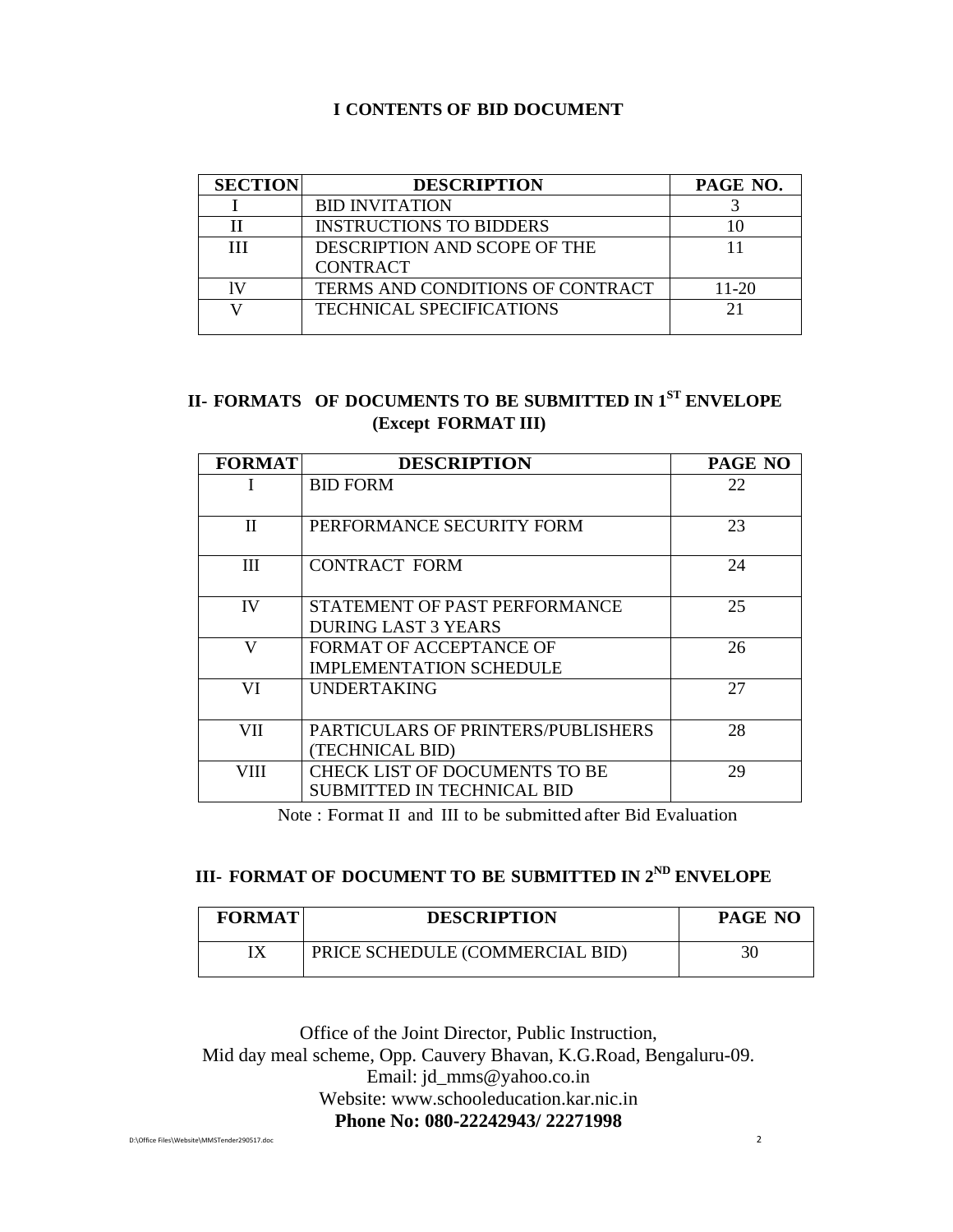# **TENDER NOTIFICATION TENDER DOCUMENT SECTION-1**

# **INVITATION FOR e-procurement Bid For Self Adhesive Vinyl Banner Print for one year 2017-18**

Office of Joint Director, Mid-day Meal Scheme, K G Road, Bengaluru here by invites Technical & Commercial bids from officially registered & eligible Banner Printers in Karnataka For display of self adhesive vinyl banner in schools of Mandya and Kolar districts which comes under Midday Meal Scheme.

| $\mathbf{1}$   | Tender Reference                                                                         | No:M3(M2)/S.C&Food Quality/21/2016-17<br>Dated: 21.03.2017                                                                                                 |  |
|----------------|------------------------------------------------------------------------------------------|------------------------------------------------------------------------------------------------------------------------------------------------------------|--|
| $\overline{2}$ | Date of commencement of issue of Tender<br>documents                                     | Dated: 19.05.2017 10.30 hrs IST                                                                                                                            |  |
| 3              | Date & time of Pre Bid meeting                                                           | Dt: 29.05.2017 15.00 hrs IST                                                                                                                               |  |
| $\overline{4}$ | Last date $&$ Time for submission<br>Technical & Commercial Bids                         | $Dt: 19.06201716.00$ hrs IST                                                                                                                               |  |
| 5              | Date & Time of opening of first<br>Cover (Technical Bid)                                 | Dt: 23.06.2017 16.00 hrs IST                                                                                                                               |  |
| 6              | Date & Time of opening of Second<br>Cover (Commercial Bid)                               | Dt: 29.06.2017 16.00 hrs IST                                                                                                                               |  |
| 7              | Letter of Intent                                                                         | After evaluation of commercial bids                                                                                                                        |  |
| 8              | Letter of Acceptance                                                                     | Within 3 days of issue of Letter of Intent                                                                                                                 |  |
| 9              | Date of signing of agreement and submission<br>of Performance security                   | Within 3 days of submission of Letter of<br>Acceptance                                                                                                     |  |
| 10             | Date of issue of work order                                                              | Within 3 days of signing of MoU                                                                                                                            |  |
| 11<br>12       | Venue of pre bid meeting,<br>opening of tenders & address<br>for communication<br>E.M.D. | Office of the Joint Director,<br>Department of Public Instruction,<br>Mid day meal scheme, Opp. Cauvery<br>Bhavan, K.G.Road, Bengaluru-09.<br>Rs. 35,000/- |  |
|                |                                                                                          |                                                                                                                                                            |  |

Interested and eligible bidders can submit the application through e-Tendering process.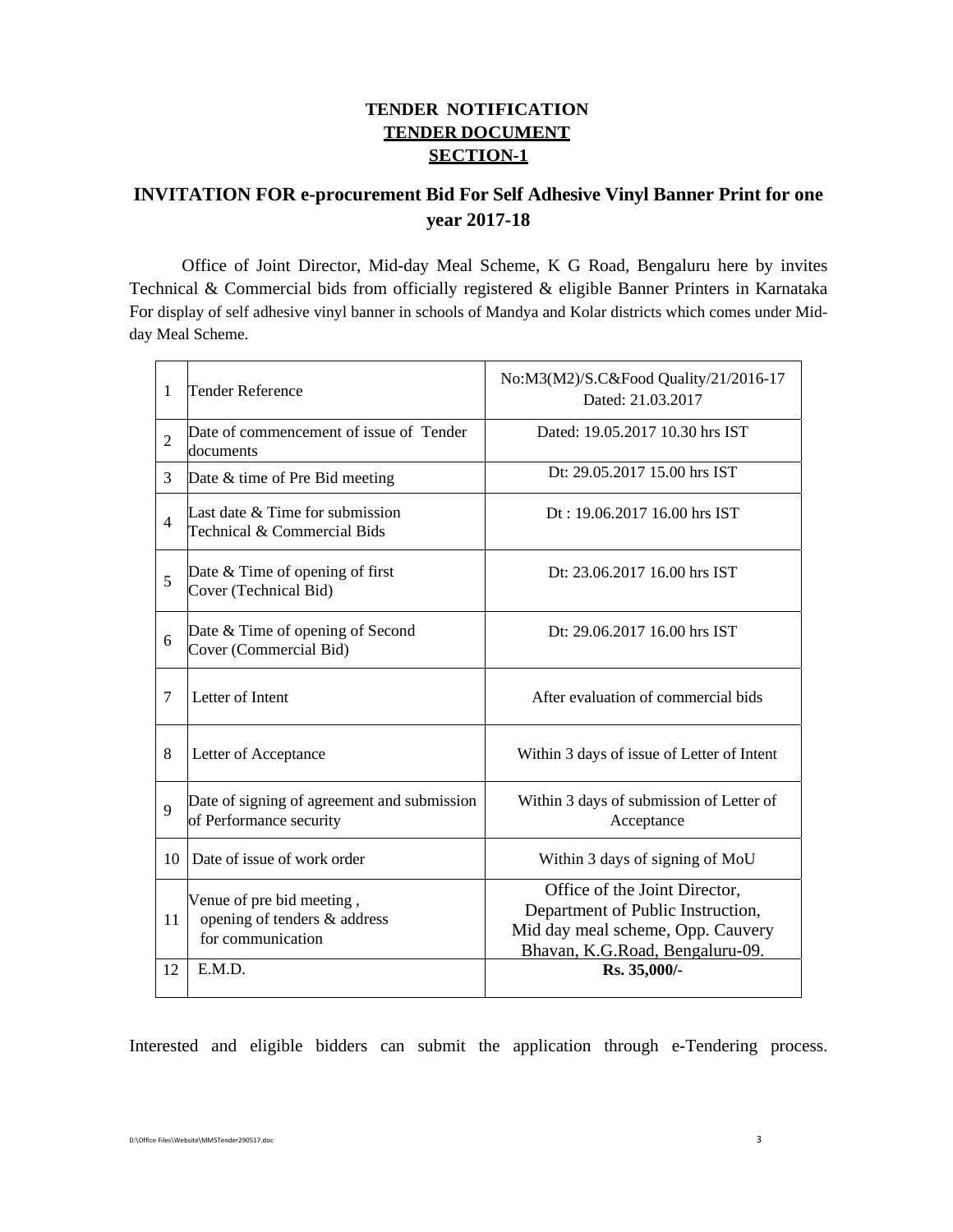### **SECTION-ll**

### **INSTRUCTIONS TO BIDDERS**

#### **A. Introduction**

Mid-day Meal Scheme, Bengaluru proposes for display of self adhesive vinyl banner in 2 districts namely Mandya and Kolar of Karnataka as per the details furnished in the Annexure. Technical & Commercial Bids are hereby invited from officially registered & eligible banner printers in Karnataka for display of self adhesive vinyl banner in Mandya and Kolar districts as per the particulars given in Section VI and F.O.R. destinations.

#### **1. Eligible Bidders**

**1.1** Minimum eligibility criteria for participation in the bids:-

- Minimum of 3 years experience in printing of BANNER. The Bidder should have Technical capability /facilities for the printing and supplying Banner.
- The bidder should have Rs. 75.00 lakh as average annual turn-over during the last 3 years i.e. 2013-14, 2014-15 and 2015-16.
- The bidder should not have violated any of the major conditions regarding printing and should not have been black listed.
- 1.2 Interested and eligible bidders may furnish the Technical and Commercial Bids for display of self adhesive vinyl banner and F.O.R. destination through e-Procurement.
- 1.3 All bids must be accompanied by Bid security (EMD) as specified in section l and submitted on or before the prescribed date.
- 1.4 Mid-day Meal Scheme, Bengaluru intends to follow a single stage, electronic process developed and maintained by the Centre for e-governance, DPAR (AR), Government of Karnataka, for selection of the Successful Bidder for the Project. Bidders would need to submit the following documents through the electronic mode as part of their Proposal:
- 1.5 The document is available on the internet in the website http://www.eproc.karnataka.gov.in. The same can be downloaded from the internet.
- 1.6 It may be noted that all subsequent notifications, changes and amendments on the project/document would be posted only on the following website: http://www.eproc.karnataka.gov.in.
- 1.7 The bidders will be required to register themselves with the center for egovernance to participate in the bidding process and also get necessary digital signature certificates. The details of the process of registration and obtaining the digital signature certificates are available on the website http://www.eproc.karnataka.gov.in. Necessary training and hands on experience in handling e procurement system could be obtained from the centre for e-governance. Necessary details could also be obtained over telephone at 080-22485867.
- 1.8 Interested and eligible Bidders may obtain further information or clarification either in person or through phone during office hours from the Office of Mid day meal scheme, Opp. Cauvery Bhavan, K.G.Road, Bengaluru-09, Phone No: 22271998

## **2. Cost of bidding**

2.1 The bidder shall bear all costs associated with the preparation and submission of its bid, and Mid-day Meal Scheme, Bengaluru, herein after referred to as the Purchaser will in no case be responsible or liable for these costs, regardless of the conduct or outcome of the bidding process.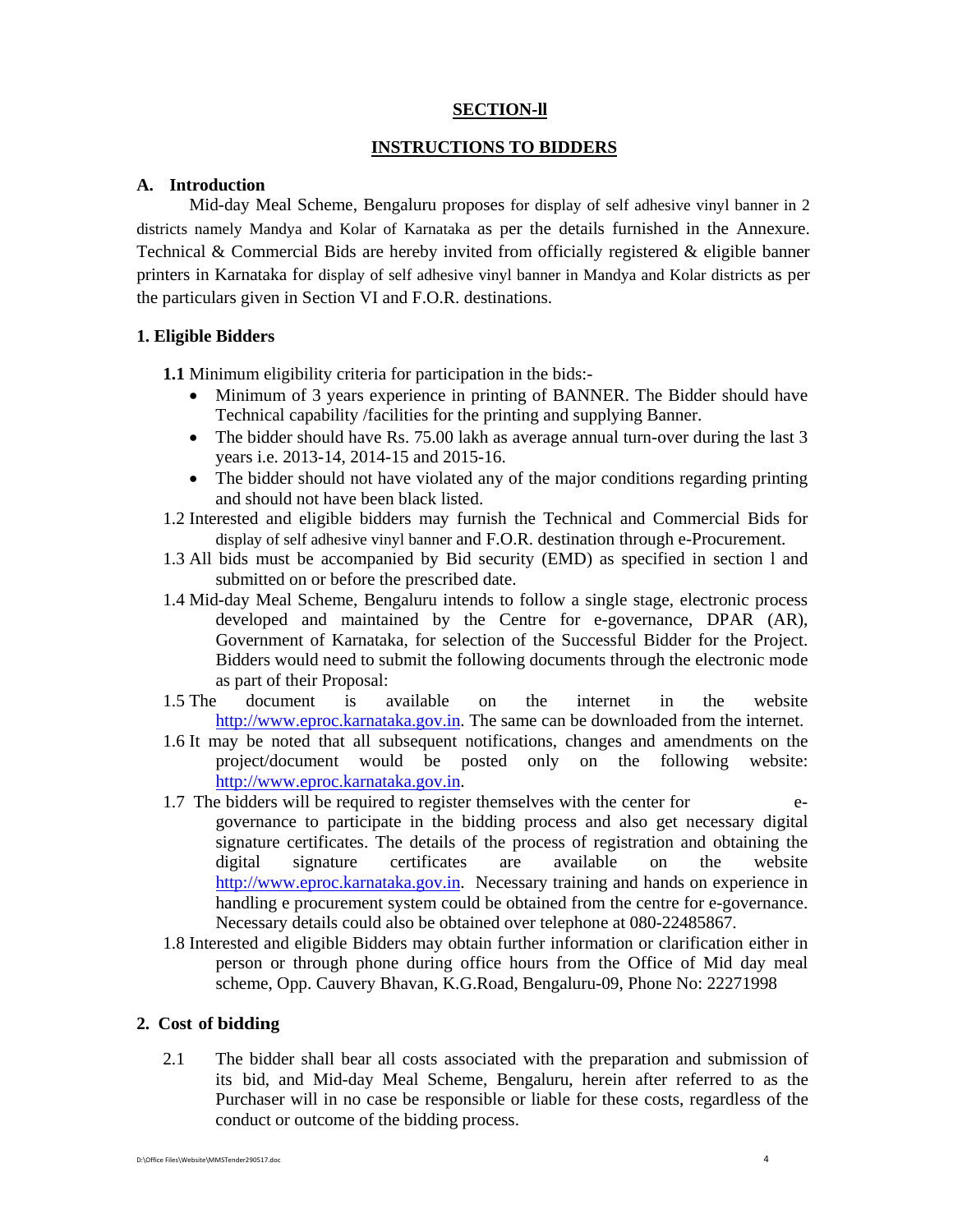#### **B. Tender Document -**

#### **3. Content of bidding documents**

- 3.1 The Bidding documents for printing & supplying F.O.R. destination of BANNER for ADPI's office, Taluk Panchayat of 14 Blocks of 2 districts namely Mandya and Kolar of Karnataka state as shown in Annexure-A will contain the following particulars:-
- 1. Invitation for Bids -Section I
- 2. Instructions to Bidders -Section II
- 3. Description and scope of the contract -Section III
- 4. Terms and Conditions of Contract (General and Special)- Section lV
- 5. Technical Specifications- Section V
- 6. List of places where Banners to be exhibited Section VI
- 7. Abstract- Section
- 8. Bid Form- Format I
- 9. Performance security form- Format II
- 10. Contract Form- Format III
- 11. Statement of past performance-Format IV
- 12. Acceptance of implementation schedule- Format V
- 13. Undertaking- Format VI
- 14. Particulars of the printers Format VII
- 15. Check list of documents to be submitted in First Envelope (Technical Bid)-Format VIII 1. Price schedule (Commercial Bid) to be submitted in second cover –Format IX.
	- 3.2 The Bidder is expected to examine all instructions, forms, terms and specifications in the Bidding Documents. Failure to furnish all information required by the Bidding Documents or submission of Bid not substantially responsive to the Bidding Documents in every respect or incomplete bid document will be at the Bidders risk and may result in rejection of its Bid.

## **4. Pre Bid Meeting (Clarification of Tender Document)**

- 4.1 The Bidder or his official representative is invited to attend a pre Bid meeting which will take place at Office of Joint Director, Department of Public Instruction, Mid-day Meal Scheme, K G Road, Bengaluru - 560 009 on 29.05.2017 - 3.00 pm
- 4.2 The purpose of the meeting will be to clarify issues and to answer questions on any matter that may be raised at this stage by the Bidder or his representative. Minutes of the meeting including the text of the questions raised (without identifying the source of enquiry) and the responses given will be transmitted without delay to all purchasers of the bidding documents. Any modification of the bidding documents listed in sub Clause 3.1 which may become necessary as a result of the pre bid meeting shall be made by the purchaser exclusively by issuing an Addendum pursuant to Clause 3 and not through the minutes of the pre bid meeting. Non attendance at the pre bid meeting will not be a cause for disqualification of a bidder.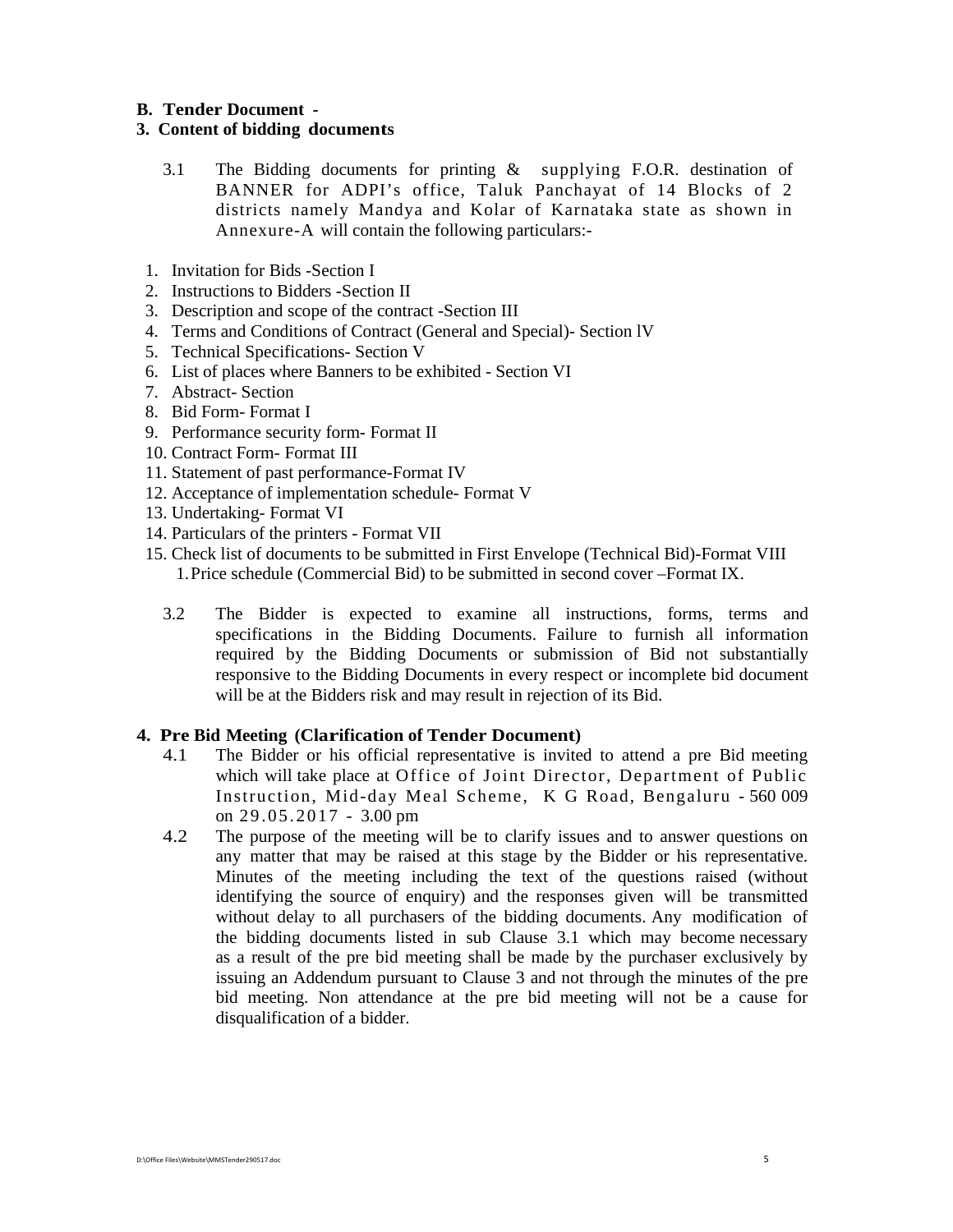### **5. Amendment of Bidding Documents**

5.1 At any time prior to the deadline for submission of Bids, the Purchaser may, for any reason, whether at its own initiative or in response to a clarification requested by a prospective Bidder, modify the Bidding Documents by amendment. The amendment will be notified in writing to all prospective Bidders who have received the Bidding Documents and will be binding on them. In order to allow prospective Bidders reasonable time in which to take the amendment into account in preparing their bid, the purchaser may, at its discretion, extend the deadline for the submission of bids.

## **B. Preparation of Tender**

## **6. Language of Bid**

The Bid prepared by the Bidder and all correspondence and documents relating to the bid exchanged by the Bidder and the Purchaser, shall be written in Kannada or English language & Bid can be submitted either in Kannada or English.

## **7. Documents Comprising the Bid**

The Bid prepared by the Bidder shall be submitted in Two Envelopes ( $Proofes al$ ) comprising the following components:

## 7.1 Technical Proposal Shall contain

- a. Attested copies of documents along with photo copies of all particulars showing that the bidder has the Financial, Technical and Service capability necessary to perform the contract and meet the criteria outlined in the qualification requirements and to fulfill this all Bids submitted shall include the following information. Along with first cover bid security should be submitted without fail:
- b. Attested photocopies showing the legal status, place of registration and principal place of business of the firm.
- c. Attested photocopies of documents showing that the firm had a required average turnover per Year in printing / publication during the last 3 years i.e. 2014-15, 2015-16 & 2016-17. Photocopies of Audited financial statement issued by registered Chartered Accountant should be enclosed.
- d. Attested Copies of Sales tax Registration and Sales tax returns filed during the last 3 years i.e. 2014-15, 2015-16 & 2016-17.
- e. Attested copies of acknowledgement of income tax returns filed in the last 3 years Viz. 2014-15, 2015-16 & 2016-17.
- f. Attested photocopies showing that the firm has been registered in State Govt./Central Govt. / Related Authority.
- g. Particulars of the firm or its branches having Banner printing unit in Karnataka.
- h. Bid form as per Format I.
- i. Particulars of the Firm as per Format VII.
- j. Statement of past performance during the last 3 years as per Format IV. The documents related to each performance mentioned in the Format IV should be uploaded.
- k. Format of Acceptance of implementation schedule as per Format V.
- l. Undertaking as per Format VI.
- m. Checklist of Documents to be submitted in First Envelope as per Format VII.
- n. A declaration by the bidder that the firm has not been blacklisted by any of the Government Department or entities of the State.
- o. All the formats from 'h' to 'm' above should be self attested and uploaded.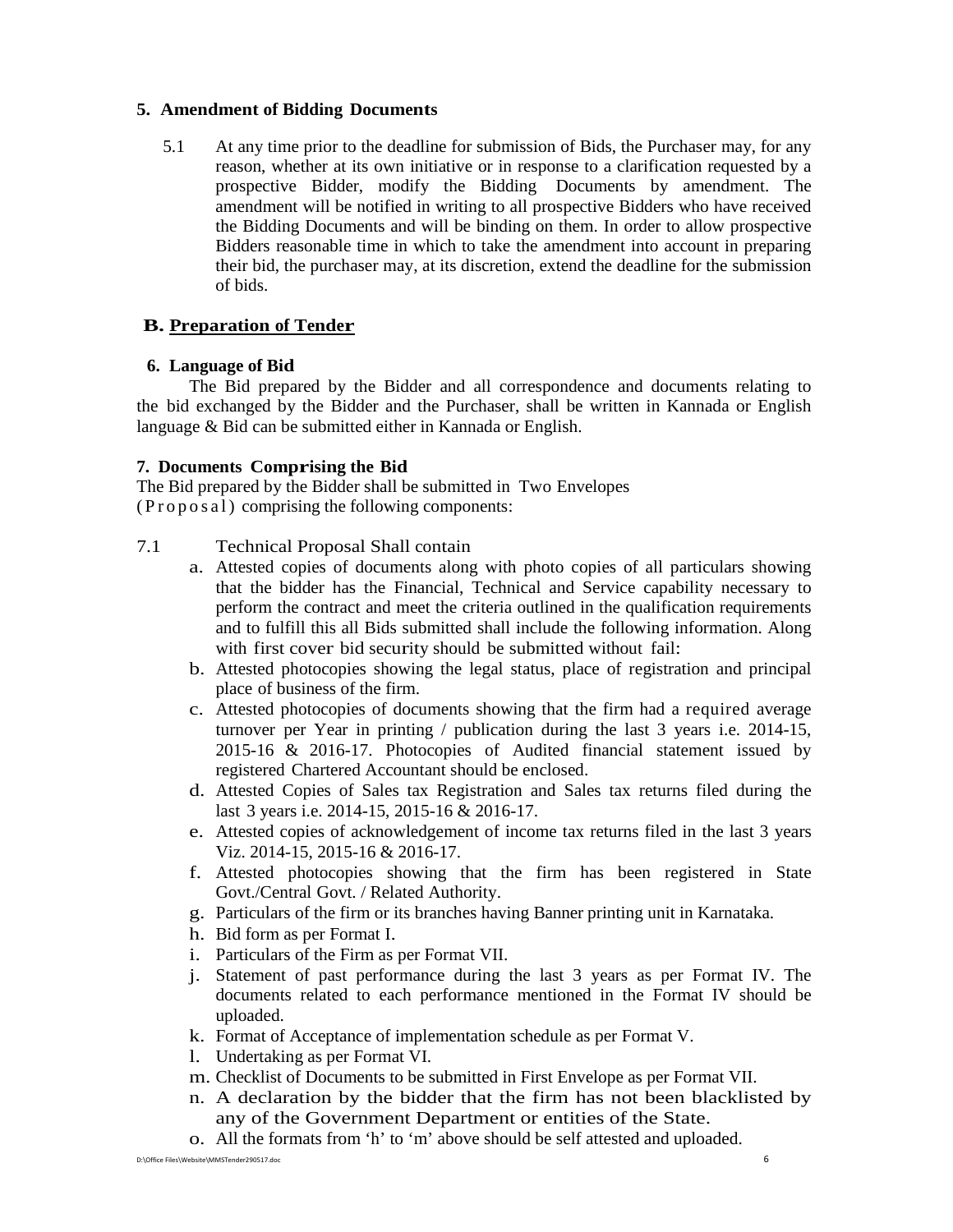7.2 The Second Envelope ( Commercial Bid ) Proposal shall contain:

The rate quoted for display of self adhesive vinyl banner FOR ONE YEAR 2017-18 and F.O.R Destination in Mandya and Kolar districts of Karnataka as specified in the Annexure.

The Sample Material that will be used for printing have to be submitted to this office within 7 days after issuing the work order. The quality of the material to be clearly mentioned and attested by the bidder.

## 7.2.1 Price Schedule

The Bidder shall complete the price schedule as per table IX furnished in the Bidding Documents, indicating the cost towards printing and supplying banners F.O.R. destination as per the Technical Specifications mentioned in the section V. Further this office will not pay any extra charges over and above rate quoted by the Bidder.

7.2.2 The rate quoted for printing & supplying of SELF ADHESIVE VINYL BANNERS for Mid-day Meal Scheme, in 2 districts namely Mandya and Kolar of Karnataka should be inclusive of all taxes levied by the State & Central Govt., packing charges, F.O.R. destination charges etc.

## 7.2.3 **The rate to be quoted for the printing and supplying banners & F.O.R. destination per banner should be mentioned separately and clearly both in words & figures.**

#### **8. Fixed price:**

Prices quoted by the Bidder shall be fixed during the bidder's performance of the contract and not subject to variation on any account. A bid submitted with an adjustable price quotation will be treated as non responsive and rejected

## **9. The Bidder must submit all the documents listed under clause 7.1 along with the Bid form in the first envelop. If the bidders do not qualify in technical bid, in no case he is eligible to open financial bid.**

#### **10 . Bid Security (Earnest Money Deposit)**

- 10.1 Proposals would need to be accompanied by requisite EMD amount 10.2 The Bid Security shall be credited to the account of Centre for e-gov
- The Bid Security shall be credited to the account of Centre for e-governance.
	- A. through credit card
	- B. internet banking
	- C. National Electronic Fund Transfer
	- D. Remittance over the counter in all branches of Axis Bank; the details of the same can be obtained from the e-procurement portal. The supplier/contractor's

Bid will be evaluated only on confirmation of receipt of the payment (EMD) in the

-GoK's central pooling a/c held at Axis Bank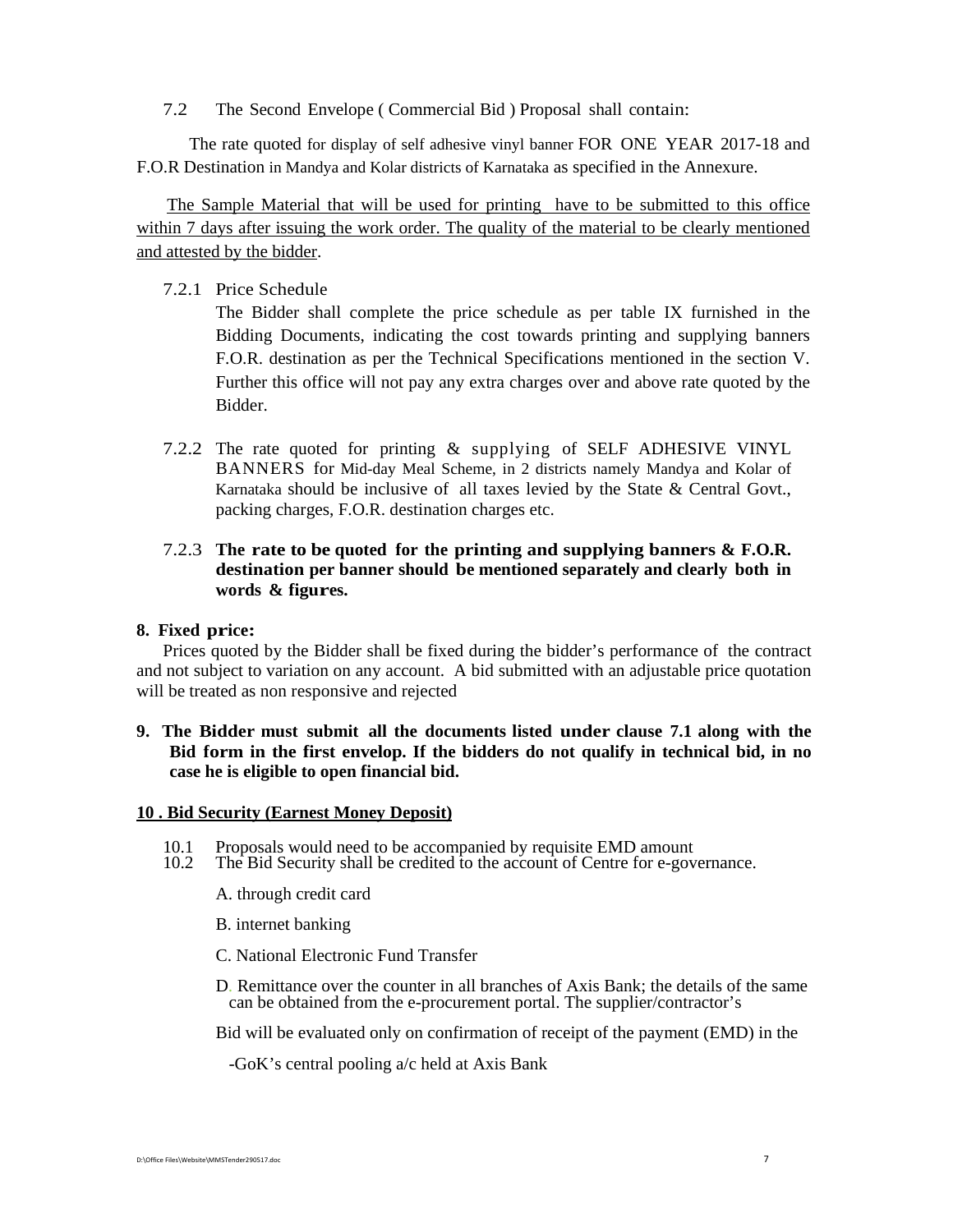## **EMD amount will have to be submitted by the supplier/contractor taking into account the following conditions:**

- a. EMD will be accepted only in the form of electronic cash (**and not through Demand Draft**) and will be maintained in the Govt.'s central pooling account at Axis Bank until the contract is closed.
- b. The entire EMD amount for a particular tender has to be paid in a single transaction.
	- 10.3. The Bid Security submitted by the Successful Bidder shall be released upon furnishing of the Performance Security in the form and manner as stipulated in the Agreement.
	- 10.4 Any Bid security not secured in accordance with Clause 10 above will be rejected by the Purchaser as non-responsive.
	- 10.5 Unsuccessful Bidder's bid security will be discharged/returned as promptly as possible but not later than 30 days after the expiration of the period of bid validity prescribed by the purchaser.
	- 10.6 Any Interlineations, erasures or overwriting or cancellation shall be valid only if they are initialed by the person or persons signing the Bid.
	- 10.7 The successful Bidder's Bid security may be adjusted towards performance security to be furnished by the Bidder before signing the contract agreement
	- 10.8 The Bid securities will be forfeited:
		- (a) If a Bidder withdraws his Bid during the period of Bid validity specified by the Bidder on the Bid Form; or
		- (b) In case of a successful Bidder, if the Bidder fails,
			- (i) To sign the contract agreement with in the stipulated time
		- or<sup>o</sup>
			- (ii) To furnish performance security.

#### **11. Period of Validity of Bids**

- 11.1 Bids shall remain valid for 90 days after the date of opening of Second Envelope. A Bid valid for a shorter period shall be rejected by the Purchaser as nonresponsive.
- 11.2 In exceptional circumstances, the purchaser may solicit the Bidder's consent to an extension of the period of validity. The bid security provided under clause 10 shall also be suitably extended. A Bidder may refuse the request without forfeiting its bid security. A Bidder granting the request will not be required nor permitted to modify its bid. The Bid security in respect of the Bidder who has refused to extend the validity of Bids cannot be forfeited by the purchaser.

#### **12. Format and Signing of Bid**

- 12.1 The Bidder shall submit all the documents which are up-loaded through e-procurement.
- 12.2 In the price schedule mentioned at Annexure lX the bidder should quote the rates **per one** self adhesive vinyl **Banner** F.O.R. destination.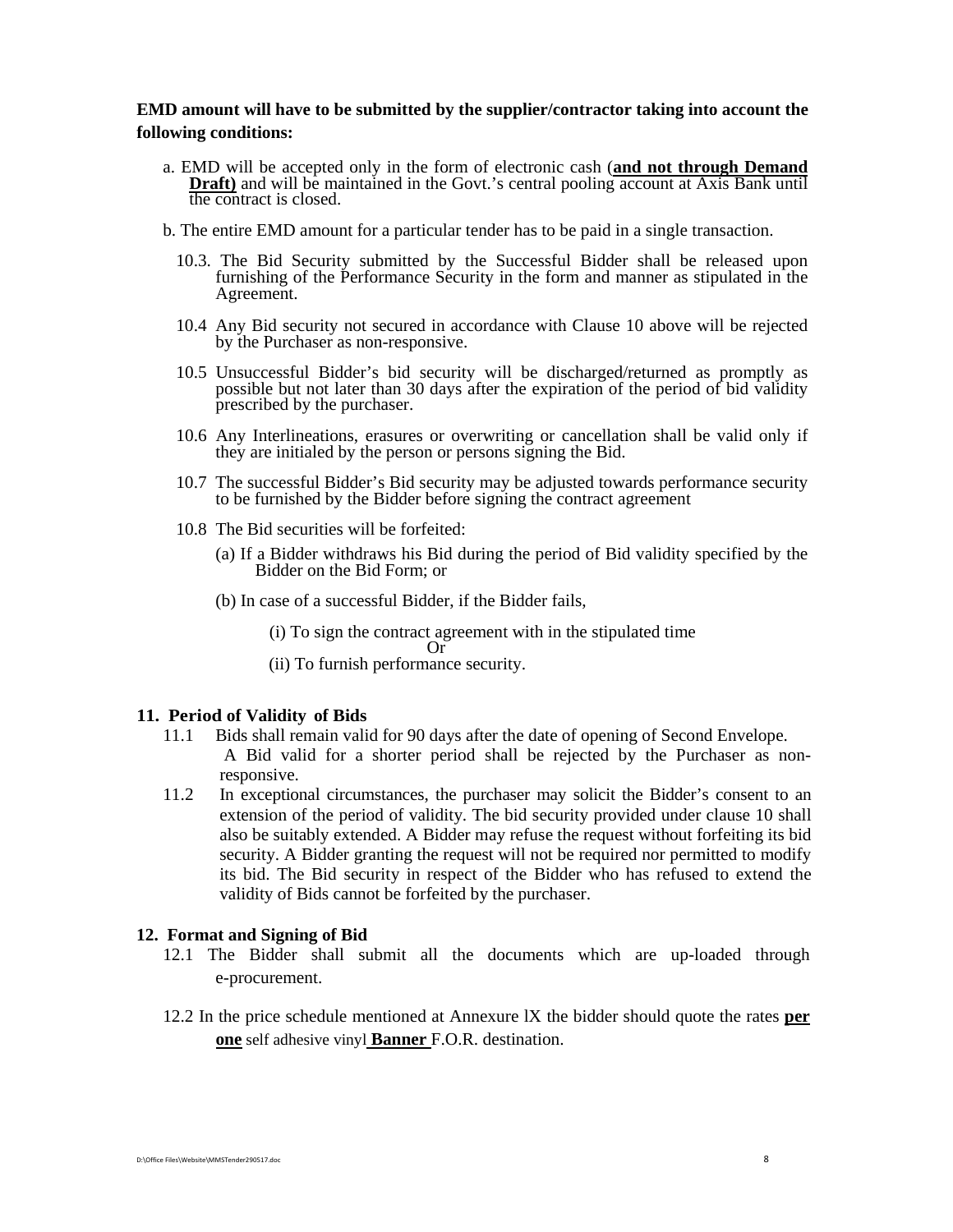## **13**. **Mode of submission of bids.**

- 13.1 The Bids could be submitted through e-Procurement process.
- 13.2 Bids sent by any other mode like in person, post, Telex or Fax or e-mail will be

rejected.

## **14. Deadline for Submission of Bids**

- 14.1 Bids must be received by the Purchaser through e-Procurement process not later than the time and date specified in the invitation for Bids (section l).
- 14.2 The Purchaser may, at its discretion, extend this deadline for submission of bids by amending the Bid Documents in which case all rights and obligations of the Purchaser and Bidders previously subject to the deadline will thereafter be subject to the deadline as extended.

## **D. Tender Opening and Evaluation of Tenders**

## **15. Opening of Bids by the purchaser.**

- 15.1 The purchaser will open the FIRST ENVELOPE (Technical Bid) of the Bidders, through e- Procurement process on or after **23.06.2017** - 16.00 hrs IST.
- 15.2 The purchaser will open the SECOND ENVELOPE (Financial Bid) of those bidders who are Qualified in the technical evaluation, through the e-Procurement process on or after **29.06.2017-**16.00 hrs. IST.

## **16. Clarification of Bids**

During evaluation of bids, the purchaser may, at its discretion, ask the bidder for a clarification of its bid. The request for clarification and the response shall be in writing and no change in prices or substances of the Bid shall be sought, offered or permitted.

## **17. a) Preliminary Examination**

The purchaser will examine the Bids to determine whether they are complete, whether any computational errors have been made, whether required sureties have been furnished, whether the documents have been properly signed, and whether the bids are generally in order.

Arithmetical errors will be rectified on the following basis. If there is a discrepancy between words and figures, the lower of the two shall prevail and the bid shall stand corrected to that effect. If the supplier does not accept the correction of errors, its bid will be rejected. The purchaser may waive any minor infirmity or non-conformity or irregularity in a bid, which does not constitute a material deviation, provided such a waiver does not prejudice or affect the relative ranking of any bidder. If there is a discrepancy between words and figures, the lower of the two shall prevail.

Prior to the detailed evaluation, the Purchaser will determine the substantial responsiveness of each bid to the Bidding Documents. For purposes of these Clauses, a substantially responsive bid is one, which conforms to all the terms and conditions of the Bidding Documents without material deviations. Deviations from or objections or reservations to critical provisions such as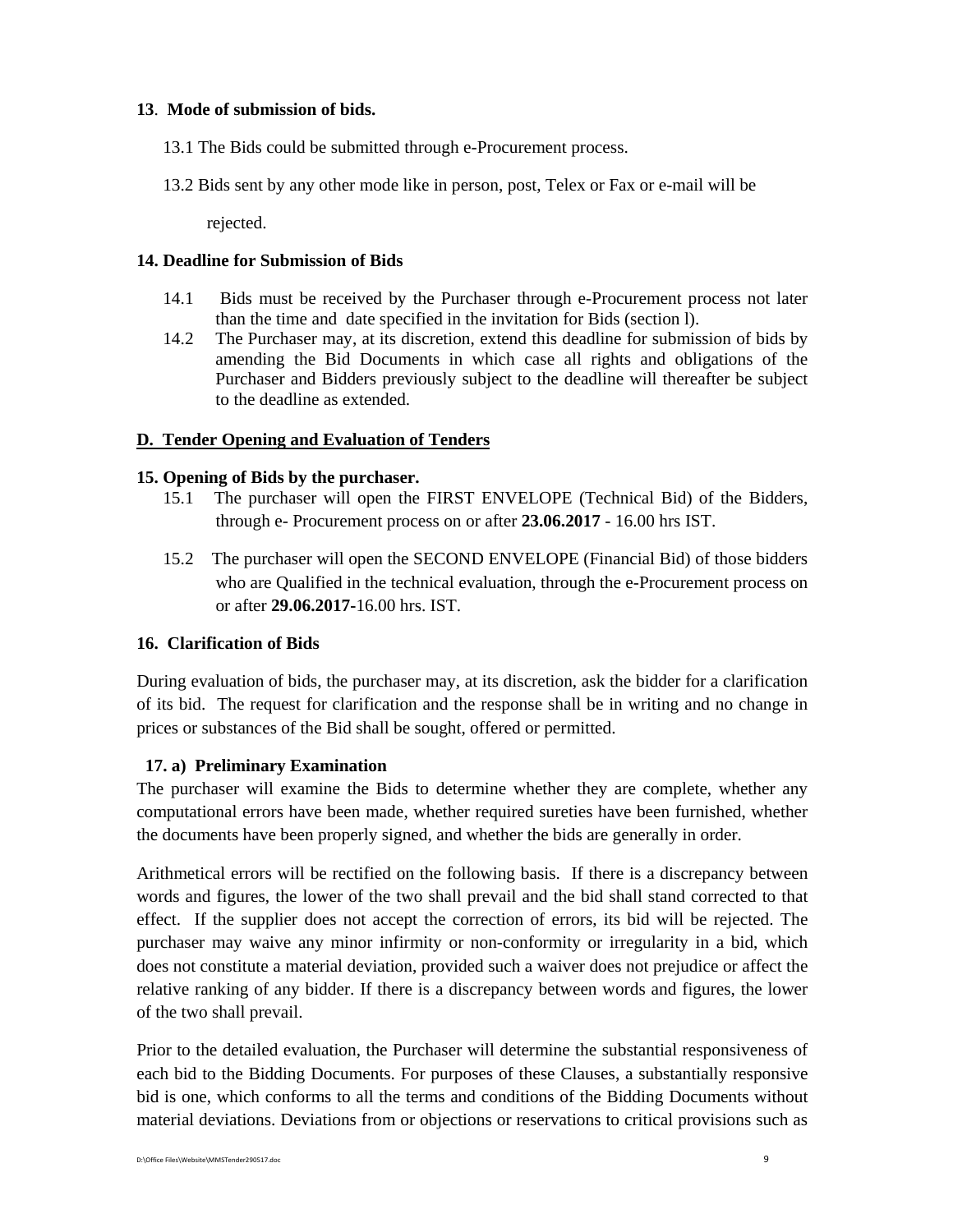those concerning Performance Security, Applicable Law and taxes and duties will be deemed to be a material deviation. The purchaser's determination of a bid's responsiveness is to be based on the contents of the bid itself without recourse to extrinsic evidence.

If a bid is not substantially responsive, it will be rejected by the Purchaser and may not subsequently be made responsive by the Bidder by correction of the non-conformity.

## **b) Evaluation and Comparison of Bids**

The Purchaser will evaluate and compare the bids previously determined to the substantially responsive.

> Joint Director Mid-day Meal Scheme Bangalore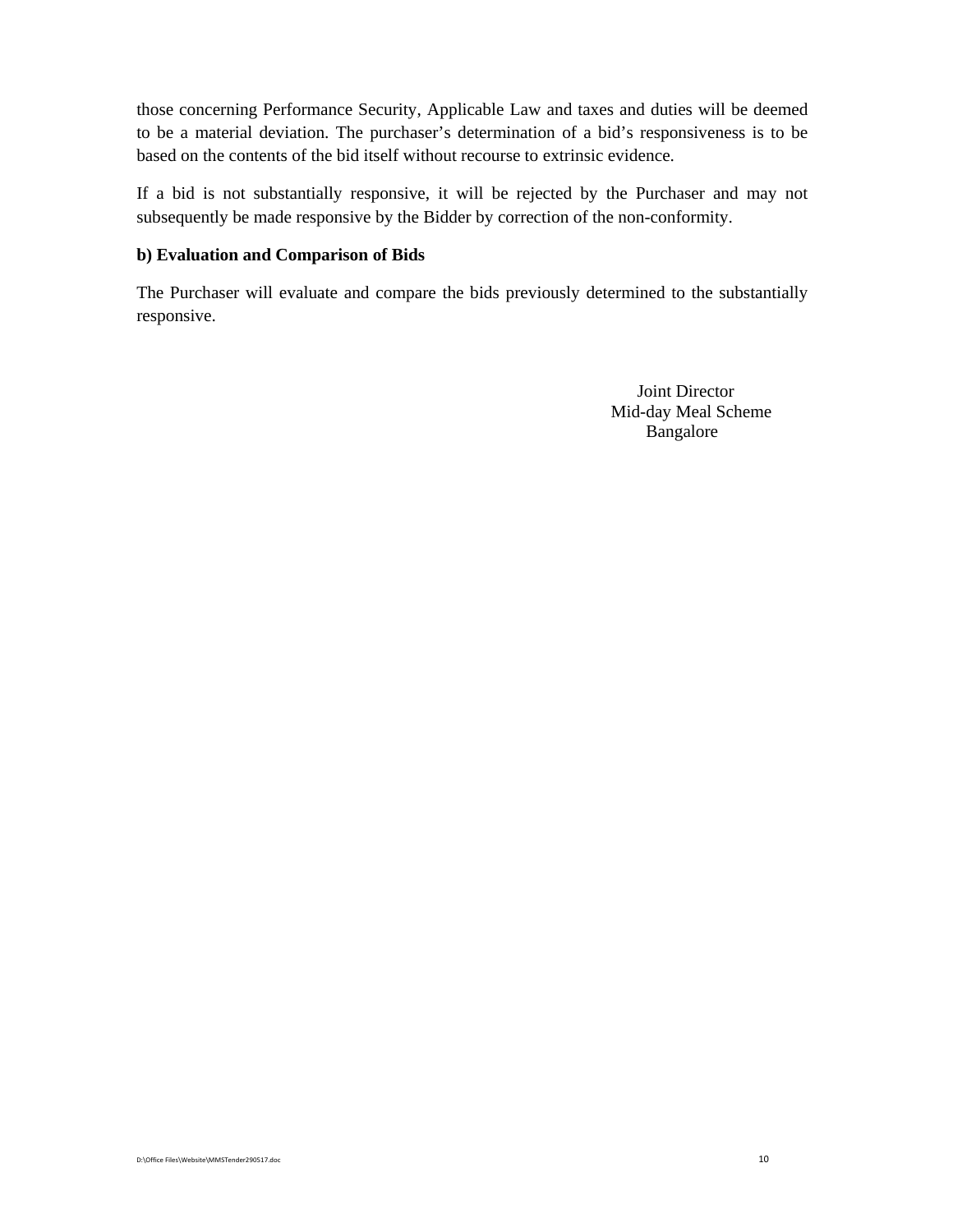#### **18. ACCEPTANCE OR REJECTION OF BIDS:**

The Commissioner of Public Instruction, Bengaluru reserves the right to accept or reject any bid and to annul the bidding process and reject all bids at any time prior to award of contract, without thereby incurring any liability or any obligation to inform the affected bidder or bidders of the grounds for the said action.

Any Bid with incomplete information is liable for rejection. For each category of pre qualification criteria, the documentary evidence is to be produced duly attested by the contractor, serially numbered and enclosed with the bids. If the documentary proof is not enclosed for any/all criteria the Bid is liable for rejection. If any information given by the contractor is found to be false / fictitious, the contractor will be debarred for 3 years from participating in any other tenders of Govt. of Karnataka and will be black listed.

#### **SECTION – III**

## **DESCRIPTION AND SCOPE OF THE CONTRACT**

**The Bidder, herein after called "the agency" are required to display self adhesive vinyl**  banner & F.O.R. destination to all government and aided 14 ADPI's **offices are located in 14 Taluk Panchayat offices at 2 districts namely Mandya and Kolar** of Karnataka come under Mid-day Meal Scheme **called "the Contract" for which Bids are invited.** 

**The total quantity of Self adhesive Vinyl Print Banners is enclosed in SECTION VI, and TECHNICAL SPECIFICATIONS AND SCHEDULE OF REQUIREMENTS is enclosed in V.** 

## **SECTION – IV** TERMS AND CONDITIONS OF CONTRACT

The following are the General Conditions of Contract for supply of self adhesive vinyl banner on F.O.R. destination**,** to ADPI (MDM) office in Taluk Panchayat namely Mandya South, Mandya North, Malavalli, Pandavapura, Madduru, Srirangapattana, K R Pet and Nagamangala of Mandya district and Kolar, Malur, Bangarpet, Mulabagilu, Srinivasapura and KGF of Kolar District of Karnataka which come under Mid-day Meal Scheme as per the specifications given in the document.

A. The successful Bidder should print and supply of Banners and F.O.R destination to all Government and Aided Schools of Mandya South, Mandya North, Malavalli, Pandavapura, Madduru, Srirangapattana, K R Pet and Nagamangala of Mandya district and Kolar, Malur, Bangarpet, Mulabagilu, Srinivasapura and KGF of Kolar District of Karnataka which come under Mid-day Meal Scheme as per particulars provided in Section – Vl. No separate amount will be paid for F.O.R. destination and should be included in the rate quoted for printing and supplying.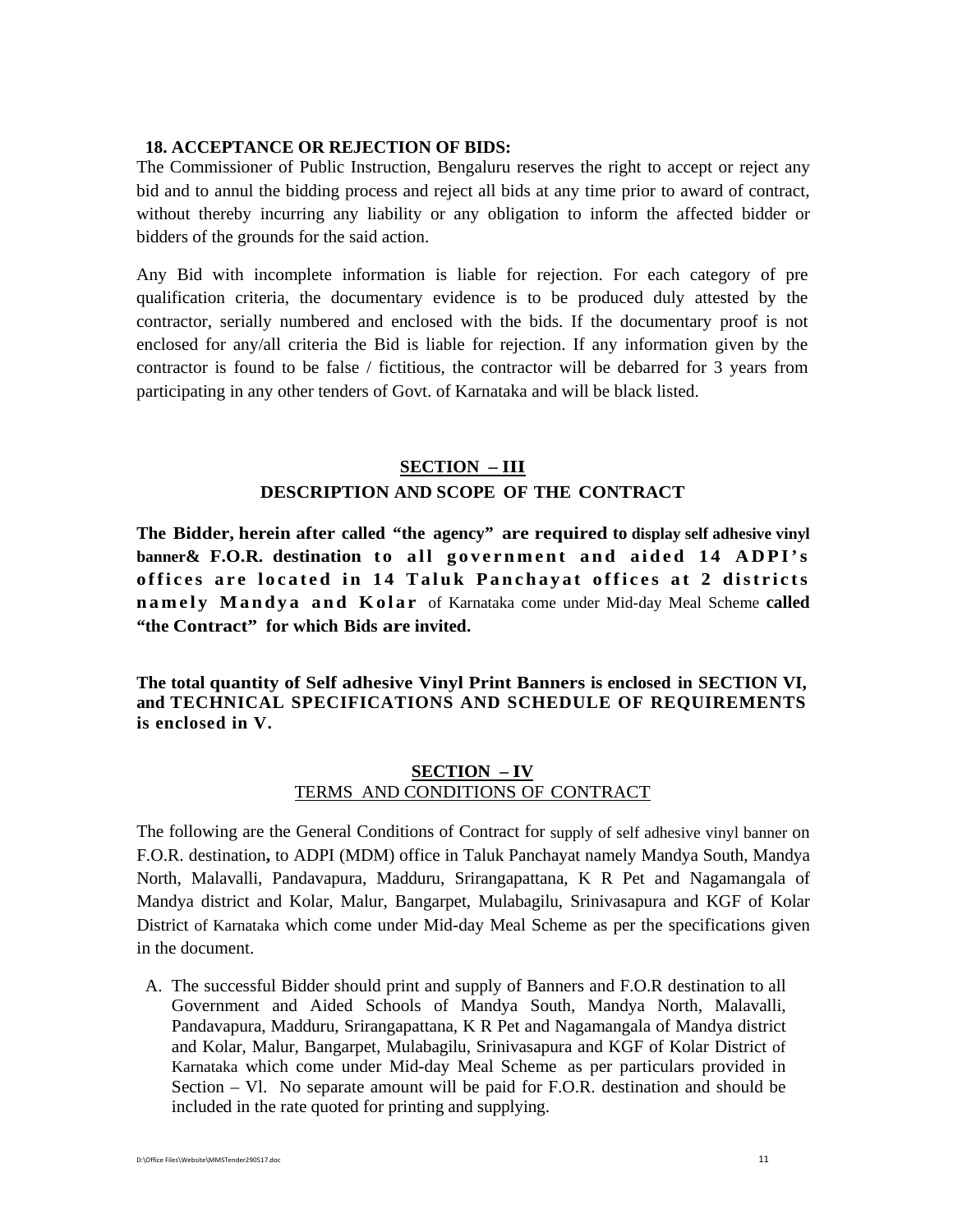# **4.1 GENERAL CONDITIONS OF CONTRACT (GCC)**

## 1. Definitions

1.1 In this Contract, the following terms shall be interpreted as indicated:

- a) "The Contract" means the agreement entered into between the purchaser and the supplier, as recorded in the contract form signed by the parties, including all the attachments and appendices thereto and all documents incorporated by reference therein:
- b) "The Contract Price" means the price payable to the Supplier under the Contract for the full and proper performance of its contractual obligation;
- c) "The Goods" means all the materials which the supplier is required to supply to the purchaser under the contract;.
- d) "Services" means services ancillary to the supply of the goods, such as transportation and insurance, and any other incidental services, and other obligations of the supplier covered under the contract;
- e) "GCC" means the General Conditions of Contract contained in this section
- f) "SCC" means the special Conditions of Contract
- g) "The Supplier" means the individual or firm supplying the goods and services under this contract
- h) "The Government" means the Government of Karnataka represented by the Commissioner of Public Instruction. Bengaluru
- i) "The Project Site", where applicable, means the place or places named in SCC
- j) "Day" means calendar day (including Sunday and Holidays)
- 2. Application
	- 1. These General Conditions shall apply to the extent that they are not superseded by provisions in other parts of the contract.

## 3. Standards

- 1. The goods supplied under this contract shall confirm to the standards mentioned in the Technical specifications and, when no applicable standard is mentioned, to the authoritative standard appropriate to the Goods country of origin and such standards shall be the latest issued by the concerned institution.
- 4. Use of Contract Documents and Information; Inspection and Audit by the Government
- 1. The Supplier shall not, without the purchasers prior written consent, disclose the contract or any provision thereof, or any specification, plan, drawing, pattern, sample or information furnished by or on behalf of the purchaser in connection therewith, to any person other than a person employed by the supplier in performance of the contract. Disclosure to any such employed person shall be made in confidence and shall extend only, so far as may be necessary for purposes of such performance.
- 2. The Supplier shall not, without the Purchasers prior written consent, make use of any document or information enumerated in GCC Clause 4.1 except for purpose of performing the Contract.
- 3. Any document, other than the contract itself, enumerated in GCC Clause 4.1 shall remain the property of the purchaser and shall be returned (in all copies) to the purchaser on completion of the supplier performance under the contract if so required by the purchaser.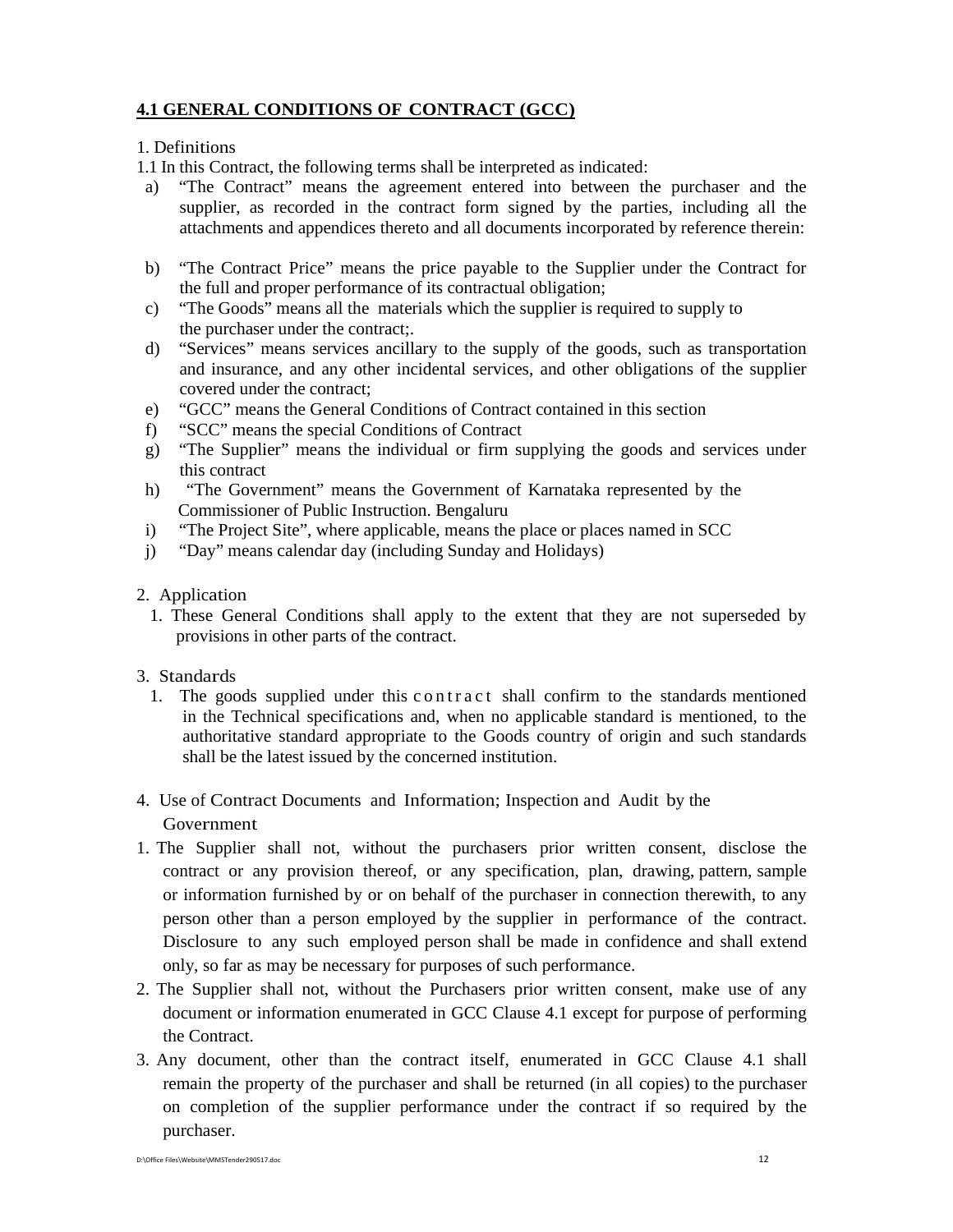- 4. The supplier shall permit the Government to inspect the supplier's accounts and records relating to the performance of the supplier and to have them audited by auditors appointed by the Government, if so required by the Government.
- 5. Patent Rights

 The Supplier shall indemnify the purchaser against all third-party claims of Infringement of patent, trademark or industrial design rights arising from use of the Goods or any part thereof in India.

- 6. Performance Security
- a) The successful Bidder will be required to furnish Performance Security equivalent to 5% of the entire accepted Bid value in respect of cost of printing & F.O.R. destination Works, to be submitted in the form of irrevocable bank guarantee or crossed DD within 3 (Three) days from the date of intimation of award of contract, and sign the contract agreement.
- b) If the Successful Bidder fails to furnish the Performance Security in the format specified in Table II within 3 (Three) days or sign the contract agreement, as specified in clause 6 the bid security ( EMD) furnished by such bidder will be forfeited.
- c) The performance security furnished by the successful Bidder in respect of his bid will be returned to him after 3 months from the date of satisfactory performance of the contract.
- d) If the successful Bidder after signing the contract agreement fails to perform any contractual obligation, his Performance Security mentioned above will be forfeited.

7. Inspections and Tests

- 7.1 The Purchaser or its representative shall have the right to inspect and to test the goods to confirm their conformity to the contract specifications at no extra cost to the purchaser. See and the Technical Specifications shall specify what inspections and tests the purchaser requires and where they are to be conducted. The purchaser shall notify the supplier in writing in a timely manner of the identify of any representatives retained for these purposes.
- 7.2 The inspections and tests may be conducted on the premises of the Supplier or its subcontractor(s), at point of delivery or at the goods final destination. If conducted on the premises of the supplier or its subcontractor(s), all reasonable facilities and assistance, including access to drawings and production data-shall be furnished to the inspectors at no charge to the purchaser.
- 7.3 Should any inspected or tested goods fail to conform to the specifications, the purchaser may reject the goods and the supplier shall either replace the rejected goods or make alterations necessary to meet specifications requirements free of cost to the Purchaser.
- 7.4 The purchaser's right to inspect, test and, where necessary, reject the Goods after the Goods arrival at Project Site shall in no way be limited or waived by reason of the goods having previously been inspected, tested and passed by the purchaser or its representative prior to the goods shipment.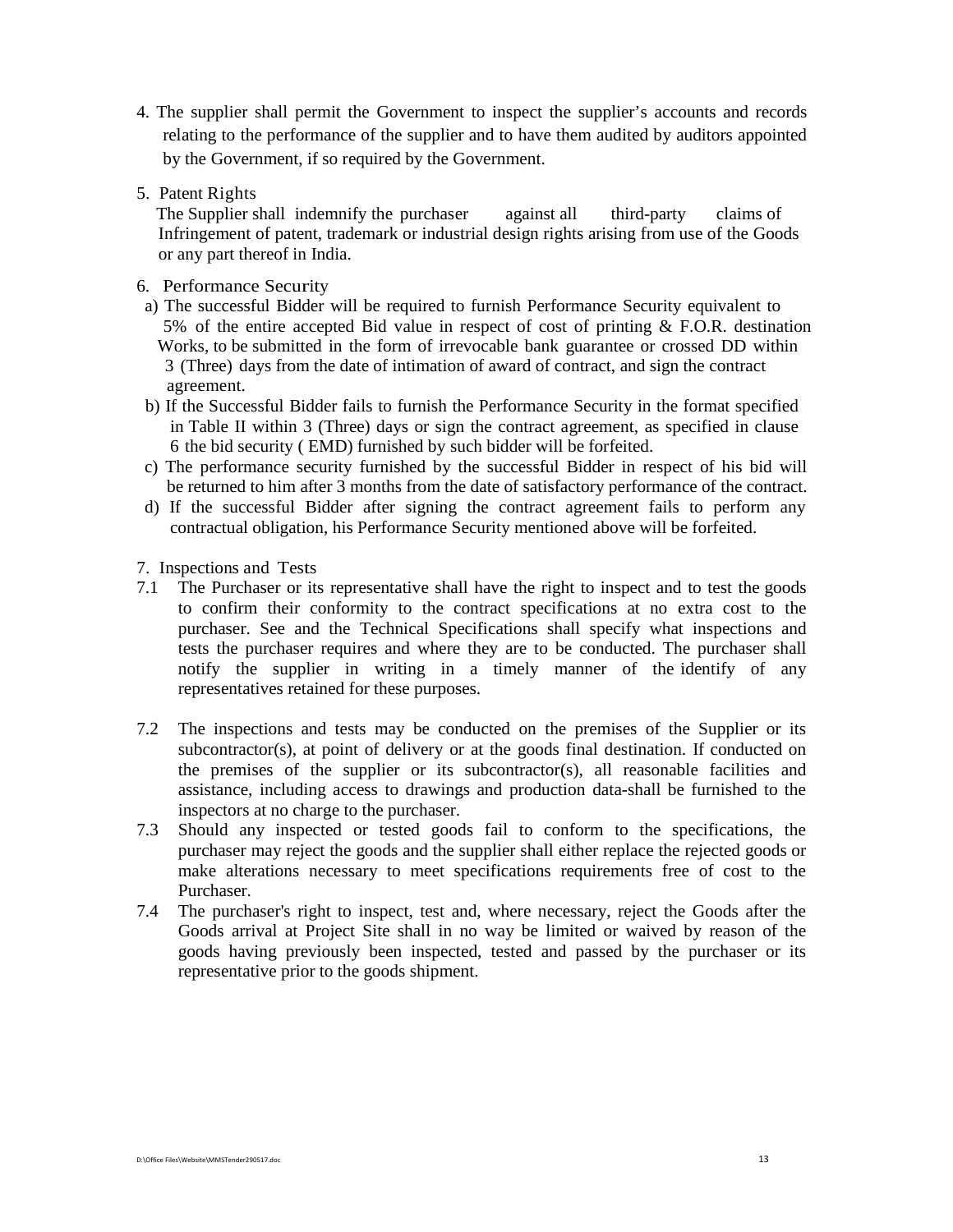### i.**Quality Testing**

The representative of The Commissioner of Public Instruction, Bengaluru shall carry out the inspection and tests to ascertain the quality of materials used for printing of Banners, in the printing premises of the agency and also at the premises of the printers.

The Joint Director of Mid-day Meal Scheme, Bengaluru is also free to test the quality through an independent third party and take such action as deems fit, if quality of Material falls below the prescribed standards.

9. Insurance (Optional to the supplier)

11.1 The goods supplied under the contract shall be fully insured in Indian Rupees against loss or damage incidental to manufacture or acquisition, transportation,-storage and delivery. For delivery of goods at site, the insurance shall be obtained by the Supplier in an amount equal to 110% of the value of the goods from "Warehouse to Warehouse" (final destinations) on "All Risks" basis including War risks and Strikes.

## 10. Transportation

- 12.1 Where the supplier is required under the contract to transport the goods to a specified place of destination, defined as Project site, transport to such place of destination including insurance, as shall be specified in the contract, shall be arranged by the supplier, and the related cost shall be included in the contract price.
	- 11. Payment:

The terms of payment will be as follows:

- a) After the successful implementation of the contract for one Month regarding Printing and supplying of 4215 banners on F.O.R. destination to 4215 schools of Mandya and Kolar districts of Karnataka, after supplying the banners the bills are to be submitted to the Education officer Zilla Panchayat of respective districts and Payment will be made to the Contractor from the districts heads after ascertaining whether the contract has been executed satisfactorily and towards this the Purchaser should be furnished the necessary certificate from the accepting authorities.
- b) Payment will not make to the contractor unless the work entrusted is executed satisfactorily. Further the purchaser will not make any advance payment or part payment.
- 12. Prices
	- 12.1 Prices payable to the supplier as stated in the contract shall be firm during the Performance of the contract.
- 13 Change Orders
	- 13.1 The purchaser may at any time, by written order given to the supplier' pursuant to GCC Clause 3.1, make changes within the general scope of the contract in anyone or more of the following:
		- a) Drawings, designs, or specifications, where goods to be furnished under the contract are to be specifically manufactured for the purchaser;
		- b) The method of shipping or packing;
		- c) The place of delivery; and l or
		- d) The services to be provided by the supplier
	- 13.2 If any such change causes an increase or decrease in the cost of, or the time required for, the suppliers performance of any provisions under the contract, an equitable adjustment shall be made in the contract price or delivery schedule, or both, and the contract shall accordingly be amended. Any claims by the supplier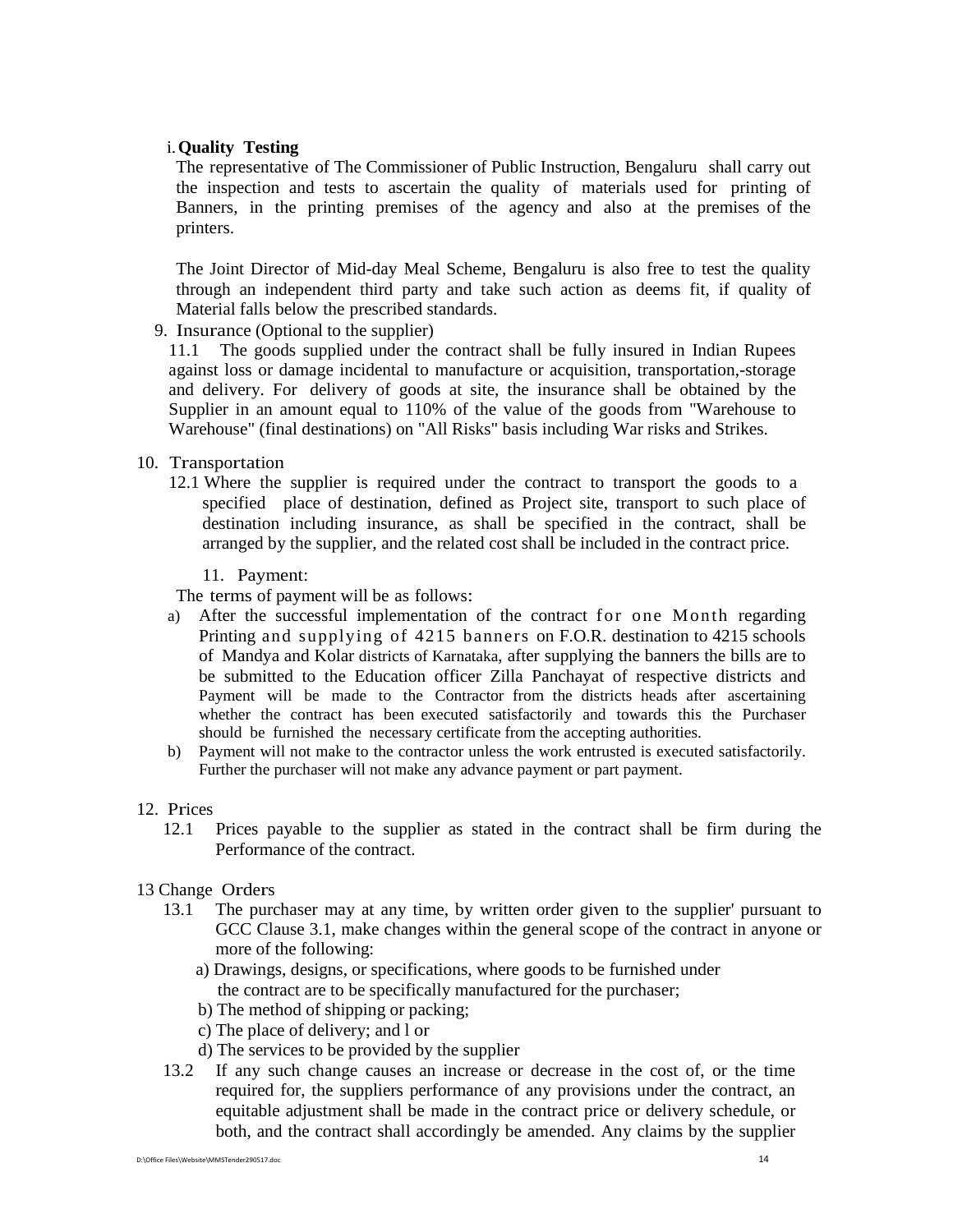for adjustment under this clause must be asserted within thirty (30) days from the date of the supplier's receipt of the purchasers change order.

- 14. Contract Amendments
	- 14.1 No variation in or modification of terms of the contract shall be made except by written amendment signed by the parties.
- 15. Assignment
	- 15.1 The suppliers shall not assign, in whole or in part, its obligations to perform under the contract, except with the purchaser's prior written consent.

#### 16 Sub contracts

- 16.1 There shall be no sub-contracts.
- 16.2 Subcontracts shall be only for bought out items and sub-assemblies.
- **17.** Delays in the Supplier's Performance
	- 17.1 Delivery of the goods and performance of the services shall be made by the supplier in accordance with the time schedule specified by the purchaser in the schedule of requirements
	- 17.1. If at any time during performance of the contract, the supplier or its sub-contract(s) should encounter conditions impeding timely delivery of the goods and performance of services, the supplier shall promptly notify the purchaser in writing of the fact of the delay, its likely duration and its cause(s). As soon as practicable after receipt of the suppliers notice, the purchaser shall evaluate the situation and may, as its discretion, extend the supplier's time for performance with or without liquidated damages, in which case the extension shall be ratified by the parties by amendment of the contract. Except as provided under GCC Clause 24, a delay by the supplier in the performance of its delivery obligations shall render the supplier liable to the imposition of liquidated damages pursuant to GCC Clause 22, unless an extension of time is agreed upon pursuant to GCC Clause 21.2 without the application of liquidated damages.
- 18. Liquidated Damages
	- 18.1 Subject to GCC Clause 24, if the supplier fails to deliver any or all of the goods or to perform the services within the period(s) specified in the contract, the purchaser shall, without prejudice to its other remedies under the contract, deduct from the contract price, as liquidated damages, as detailed below. If the contractor does not execute the work as per the implementation schedule ie., Banner print and supply then, penalty will be imposed as follows:
		- $\triangleright$  Penalty @ 0.5% of the contract amount per day will be imposed after the scheduled date till 15 days. After 15 days penalty of 0.10% will be imposed after 15 days till 30 days. If he fails to supply banners within above prescribed time/date, then Office of Mid-day Meal Scheme reserves the right to cancel the work order issued to the contractor.
		- $\triangleright$  When delays in the delivery of goods, completion of works or failure of the goods or works to meet performance requirements would be result in extra cost or loss of revenue or loss of other benefits to the implementing agency.

 Once the maximum is reached, the purchaser may consider termination of the contract pursuant to GCC Clause 2.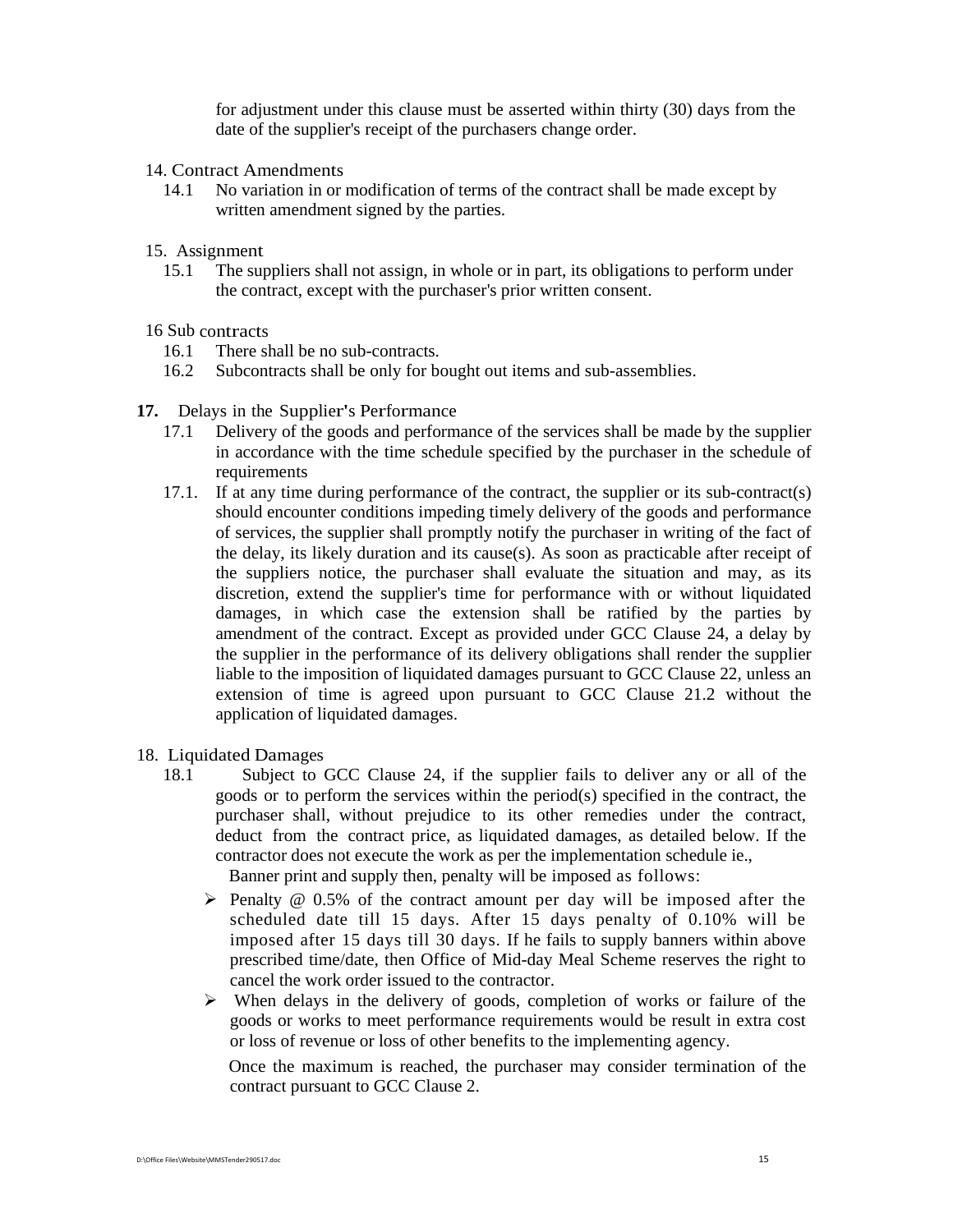- 19( A) Termination for Default
	- 19.1 The purchaser may, without prejudice to any other remedy for breach of contract, by written notice of default sent to the supplier, terminate the contract in whole or part:
	- a) If the supplier fails to deliver any or all the goods within the period(s) specified in the contract, or within any extension thereof granted by the purchaser pursuant to GCC Clause 21; or
	- b) If the supplier fails to perform any other obligation(s) under the contract.
	- c) If the supplier, in the judgment of the purchaser has engaged in corrupt or fraudulent practices in competing for or in executing the contract. For the purpose of this Clause: "Corrupt Practice" means the offering, giving, receiving, or soliciting of anything of value to influence the action of a public official in the procurement process or in contract execution. "fraudulent Practice" means a misrepresentation of facts in order to influence a procurement process or the execution of a contract to the detriment of the Borrower, and includes collusive practice among Bidders (prior to or after bid submission) designed to establish bid prices at artificial noncompetitive levels and to deprive the Borrower of the benefits of free and open competition.
	- 19.2 In the event the purchaser terminates the contract in whole or in part, pursuant to GCC Clause 24.1, 'the purchaser may procure, upon such terms and in such manner as it deems appropriate, goods or services similar to those undelivered, and the supplier shall be liable to the purchaser for any excess costs for such similar goods or services. However, the supplier shall continue the performance of the contract to the extent not terminated.
- 19( B ). Force Majeure
	- 19.1 Notwithstanding the provisions of GCC Clause 21, 22, 23, the supplier shall not be

 liable for forfeiture of its performance security, liquidated damages or termination for default, if and to the extent that, its delay in performance or other failure to perform

its obligations under the contract is the result of an event of Force Majeure.

 19.2 For purposes of this Clause "Force Majeure" means an event beyond the control of the supplier and not involving the suppliers fault or negligence and not foreseeable. Such event may include, but are not limited to, acts of the purchaser either in its sovereign or contractual capacity, wars or revolutions, fires, floods, epidemics, quarantine restrictions and freight embargoes.

19.3 If a Force Majeure situation arises, the supplier shall promptly notify the purchaser in

 writing of such conditions and the cause thereof. Unless otherwise directed by the purchaser in writing, the supplier shall continue to perform its obligations under the contract as far as is reasonably practical, and shall seek all reasonable alternative means for performance not prevented by the Force Majeure.

#### 20 Termination for Insolvency

20.1 The Purchaser may at any time terminate the contract by giving written notice to the supplier, if the supplier becomes bankrupt or otherwise insolvent. In this event, termination will be without compensation to the supplier, provided that such termination will not prejudice or affect any right of action or remedy which has accrued or will accrue thereafter to the purchaser.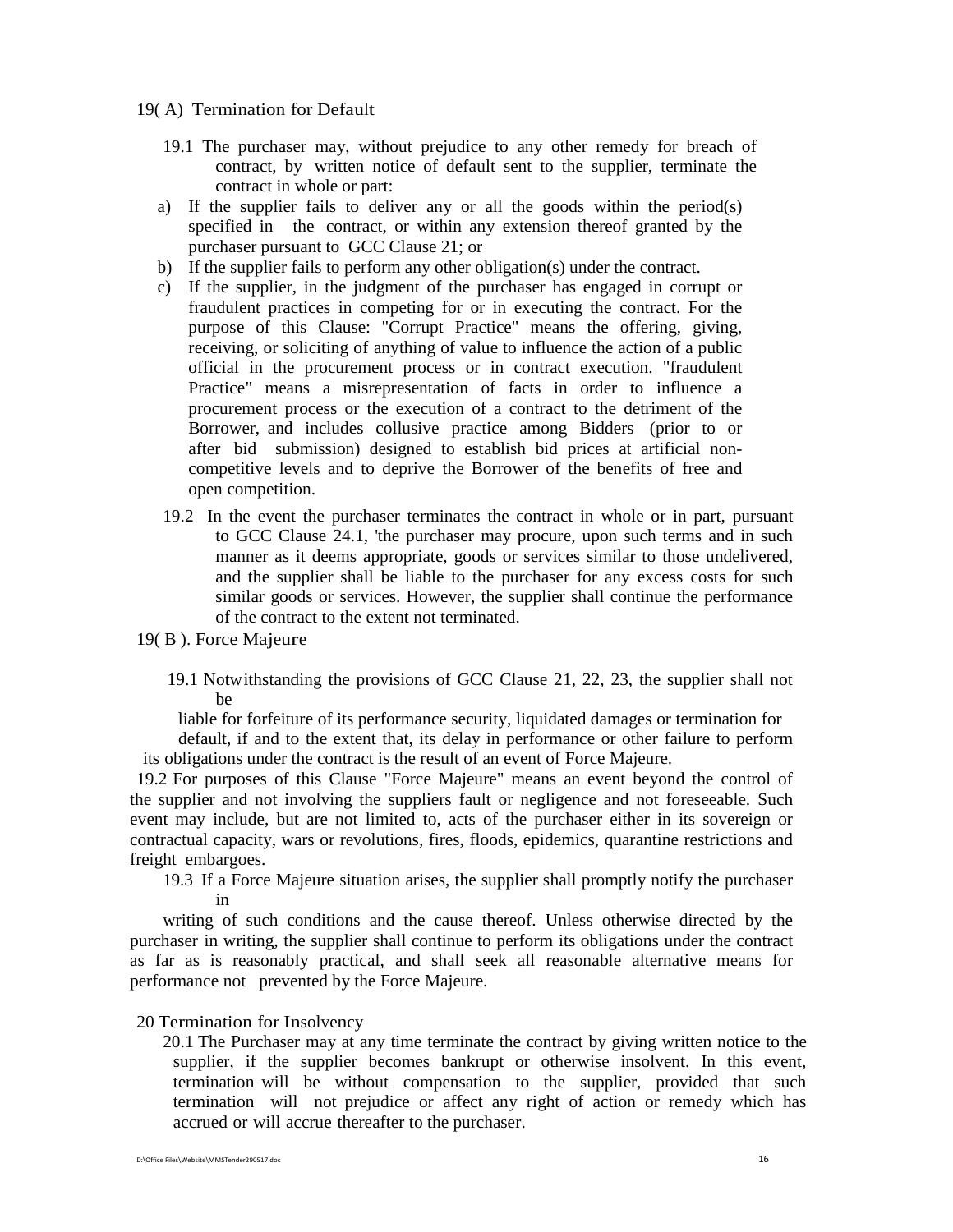#### 21 Termination for Convenience

- 21.1 The purchaser by written notice sent to the supplier, may terminate the contract, in whole or in part, at any time for its convenience. The notice of termination shall specify that termination is for the purchaser's convenience, the extent to which performance of the supplier under the contract is terminated, and the date upon which such termination becomes effective.
- 21.2 The goods that are complete and ready for shipment within 30 days after the supplier's receipt of notice of termination shall be accepted by the purchaser at the contract terms and prices. For the remaining goods, the purchaser may elect:
- a) To have any portion completed and delivered at the contract terms and prices; and I or
- b) To cancel the remainder and pay to the supplier an agreed amount for partially completed goods and for materials and parts previously procured by the supplier

#### 22 Settlement of Disputes

- 22.1 The purchaser and the supplier shall make every effort to resolve amicably by direct informal negotiation any disagreement or dispute arising between them under or in connection with the contract.
- 22.2 If, after thirty (30) days, the parties have failed to resolve their dispute by such mutual consultation, then either the purchaser or the supplier may give notice to the other party of its intention to commence arbitration, as hereinafter provided, as to the matter in dispute, and no arbitration in respect of this matter may be commenced unless such notice is given.
- 22.2.1 Any dispute or difference in respect of which a notice of intention to commence arbitration has been given in accordance with this Clause shall be finally settled by arbitration. Arbitration may be commenced prior to or after delivery of the goods under.The contract.
- 22.2.2 Arbitration proceeding shall be conducted in accordance with the rules of procedure specified in the SCC.
- 22.3 Notwithstanding any reference to arbitration herein,
	- a) The parties shall continue to perform their respective obligations under the Contract unless they otherwise agree; and
		- c) The purchaser shall pay the supplier any monies due the suppliers
- 23. Limitation of Liability
	- 25.1 Except in cases of criminal negligence or willful misconduct, and in the case of infringement pursuant to Clause 5,
	- a) The supplier shall not be liable to the purchaser, whether in contract, tort, or otherwise, for any indirect or consequential loss or damage, loss of use, loss of production, or loss of profits or interest costs, provided that this exclusion shall not apply to any obligation of the supplier to pay liquidated damages to the purchaser; and
	- b) The aggregate liability of the supplier to the purchaser, whether under the contract, in tort or otherwise, shall not exceed the total contract price, provided that this limitation shall not apply to the cost of replacing defective banners.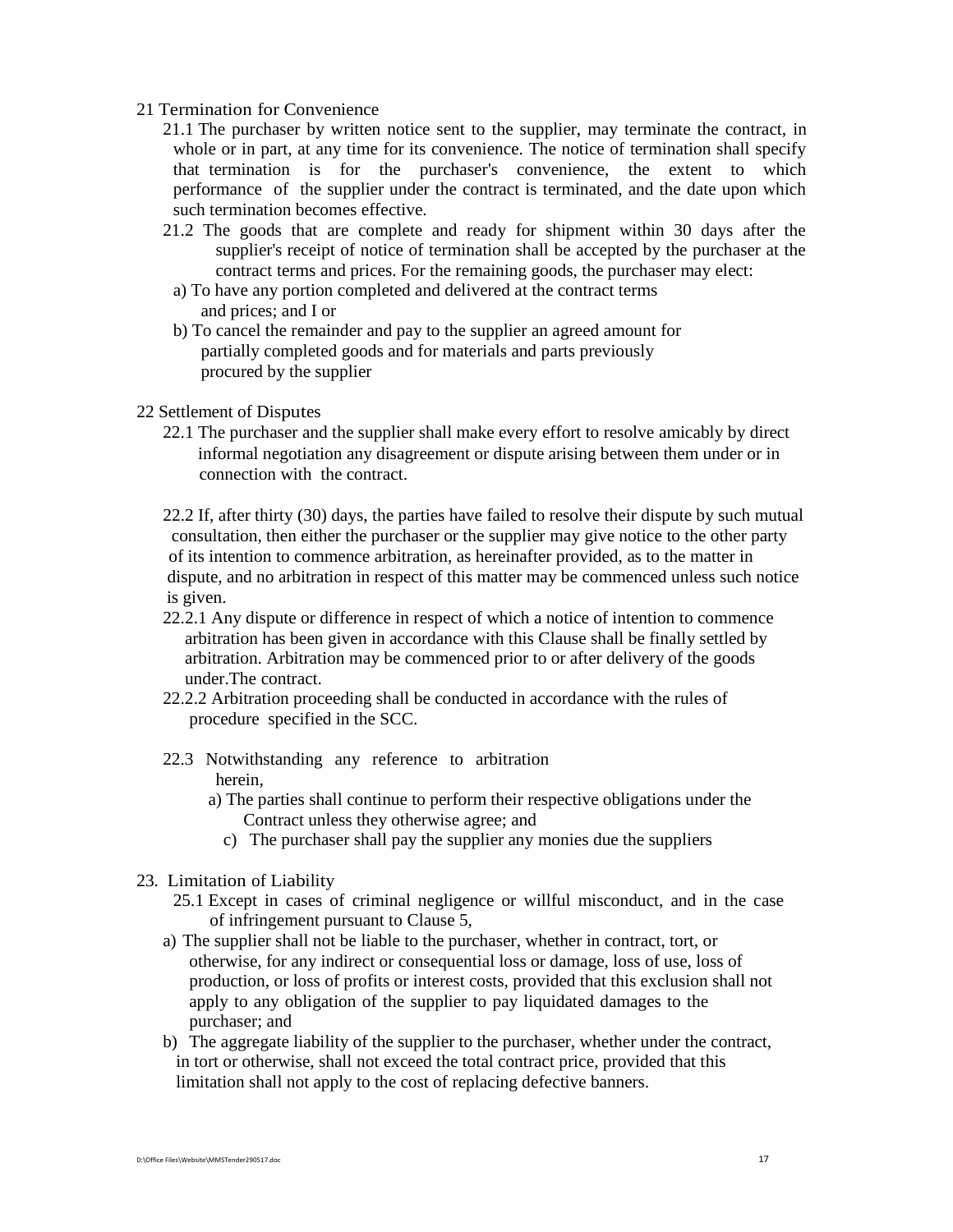#### 24 Governing Language

24.1 The contract shall be written in English language. English language version of the contract shall govern its interpretation. All correspondence and other documents pertaining to the contract which are exchanged by the parties shall be written in the same language.

### 25 Applicable Laws

25.1The contract shall be interpreted in accordance with the laws of the Union of India

### 26 Notices

- 26.1 Any notice given by one party to the other pursuant to this contract shall be sent to other party in writing or by cable, telex or facsimile and confirmed in writing to the other party's address specified in SCC.
- 26.2 A notice shall be effective when delivered or on the notice's effective date, whichever is later.

#### 27 Taxes and Duties

27.1 Suppliers shall be entirely responsible for all taxes, duties, license fees, octroi, road permits, etc., incurred until delivery of the contracted goods to the purchaser.

#### 28 AGREEMENT:

- a) The successful Bidder(s) shall execute an agreement for the fulfillment of the contract on Rs. 200/- non-judicial stamp paper in the prescribed format provided, within seven days from the date of acceptance of the Bid and intimation of the award of contract
- b) The incidental expenses of execution of agreement shall be borne by the successful Bidder(s). Hereafter the successful Bidder shall be referred to as "Contractor".
- c) The conditions stipulated in the agreement should be strictly adhered to and violation of any of the conditions in full or in part will entail termination of the contract without prejudice to the rights of Government of Karnataka to Purchase and recovery of any consequential loss from the contractor.

## **4.2 SPECIAL CONDITIONS OF CONTRACT( SCC)**

The following Special Conditions of contract shall supplement the General of Contract. Whenever there is a conflict, the provisions herein shall prevail over those in the General Conditions of Contract. The corresponding clause number of the General Conditions is indicated in parentheses.

1. Definitions (GCC Clause 1)

- a) The Purchaser the Commissioner of Public Instruction, Bengaluru, Karnataka
- b) The Supplier is…………………………………………………………………

## 2. Payment (GCC Clause 13)

The terms of payment will be as follows:

d) After the successful implementation of the contract regarding Printing and supplying banners on F.O.R. destination to all Government and Aided Schools of Mandya South, Mandya North, Malavalli, Pandavapura, Madduru, Srirangapattana, K R Pet and Nagamangala of Mandya district and Kolar, Malur, Bangarpet, Mulabagilu, Srinivasapura and KGF of Kolar District of Karnataka which come under Mid-day Meal Scheme, Payment will be made to the Contractor after ascertaining whether the contract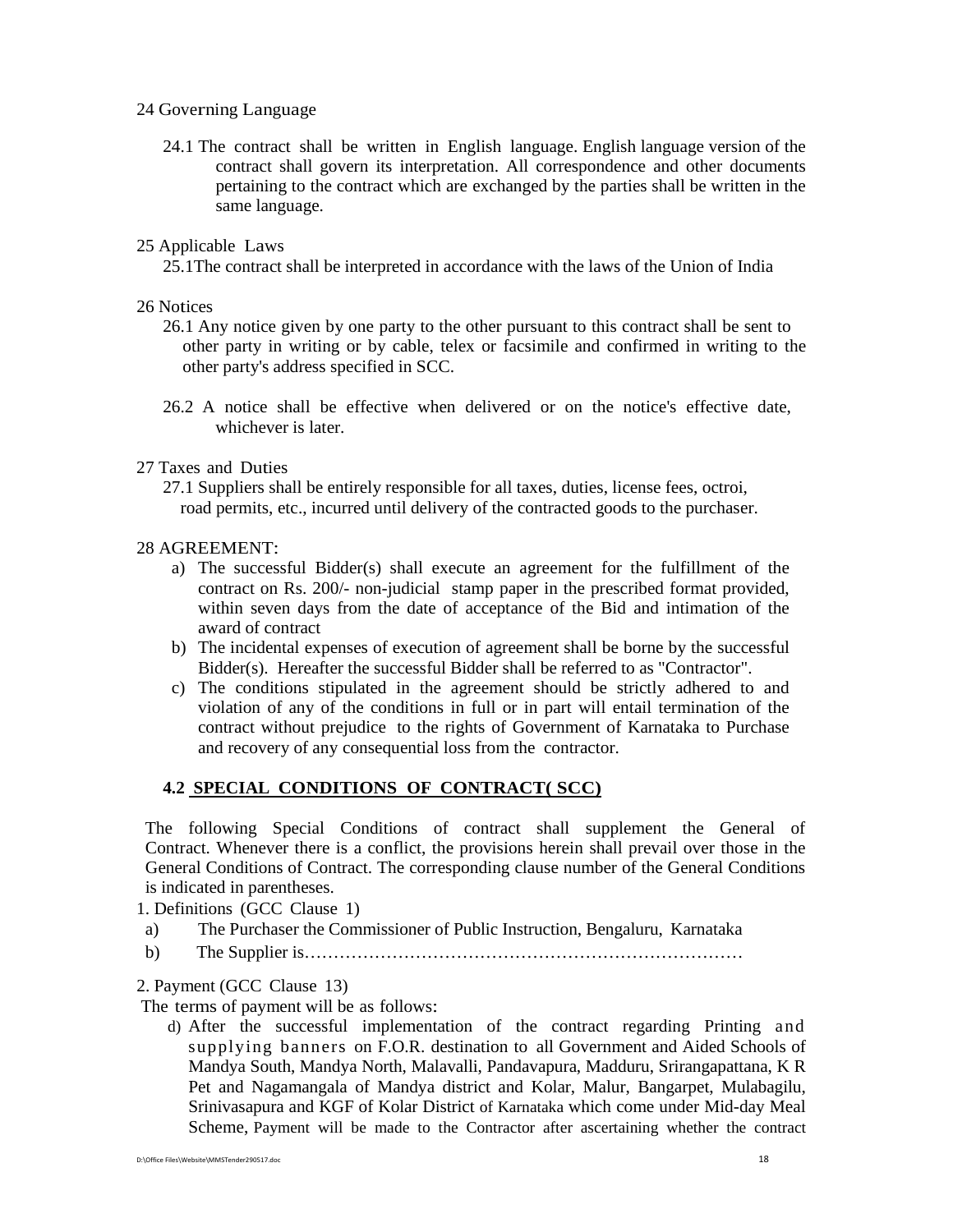has been executed satisfactorily and towards this the Purchaser should be furnished the necessary certificate from the accepting authorities.

e) Payment will not make to the contractor unless the work entrusted is executed satisfactorily. Further the purchaser will not make any advance payment or part payment.

#### 3. Settlement of Disputes (Clause 24)

The dispute settlement mechanism to be applied pursuant to GCC Clause 24.2.2 shall be as follows:

- a) In case of Dispute or difference arising between the purchaser and a domestic supplier relating to any matter arising out of a or connected with this agreement, such disputes or difference shall be settled in accordance with the Arbitration and Conciliation Act, 1996, by a Sole Arbitrator. The Sole Arbitrator shall be appointed by agreement between the parities; failing such agreement, by the appointing authority namely the Indian Council of Arbitration / President of the Institution of Engineers (India) / The International Centre for Alternative Dispute Resolution (India). A certified copy of the appointment Order shall be supplied to each of the parties.
- b) Arbitration proceedings shall be held at Bengaluru, Karnataka, and the language of the arbitration proceedings and that of all documents and communications between the parties shall be English.
- c) The decision of the arbitrators shall be final and binding upon both parities. The cost and expenses of Arbitration proceedings will be paid as determined by the Arbitrator. However, the expenses incurred by each party in connection with the 'preparation, presentation etc. of its proceedings shall be borne by each party itself.

4. Notices (Clause 28)

For the purpose of all notice, the following shall be the address of the purchase and supplier. Purchaser:

The Commissioner of Public Instruction, Bengaluru **Supplier:** (To be filled in at the time of contract signature)

#### **5. Right to use defective material:**

If after display if content found not in conformity with the aproved content, the bidder shall replace them. The purchasers have the right to use them till replaced.

## **6. Supplier Integrity:**

The supplier is responsible for and obliged to conduct all contracted activities in accordance with the contract using state-of-the-art methods and economic principles and exercising all means available to achieve the performance specified in the contract.

## **7. Supplier's Obligations:**

The Supplier is obliged to work closely with the purchaser's staff, act within its own authority and abide by directives issued by the purchaser and implementation activities.

The supplier will abide by the job safety measures prevalent in India and will free the purchaser from all demands or responsibilities arising from accidents or loss of life the cause of which is the supplier's negligence. The supplier will pay all indemnities arising from such incidents and will not hold the purchaser responsible or obligated. The Supplier is responsible for managing the activities of its personnel or subcontracted personnel and will hold itself responsible for any misdemeanors.

The supplier will treat as confidential all data and information about the purchaser, obtained in the execution of his responsibilities, in strict confidence and will not reveal such information to any other party without the prior written approval of the purchaser.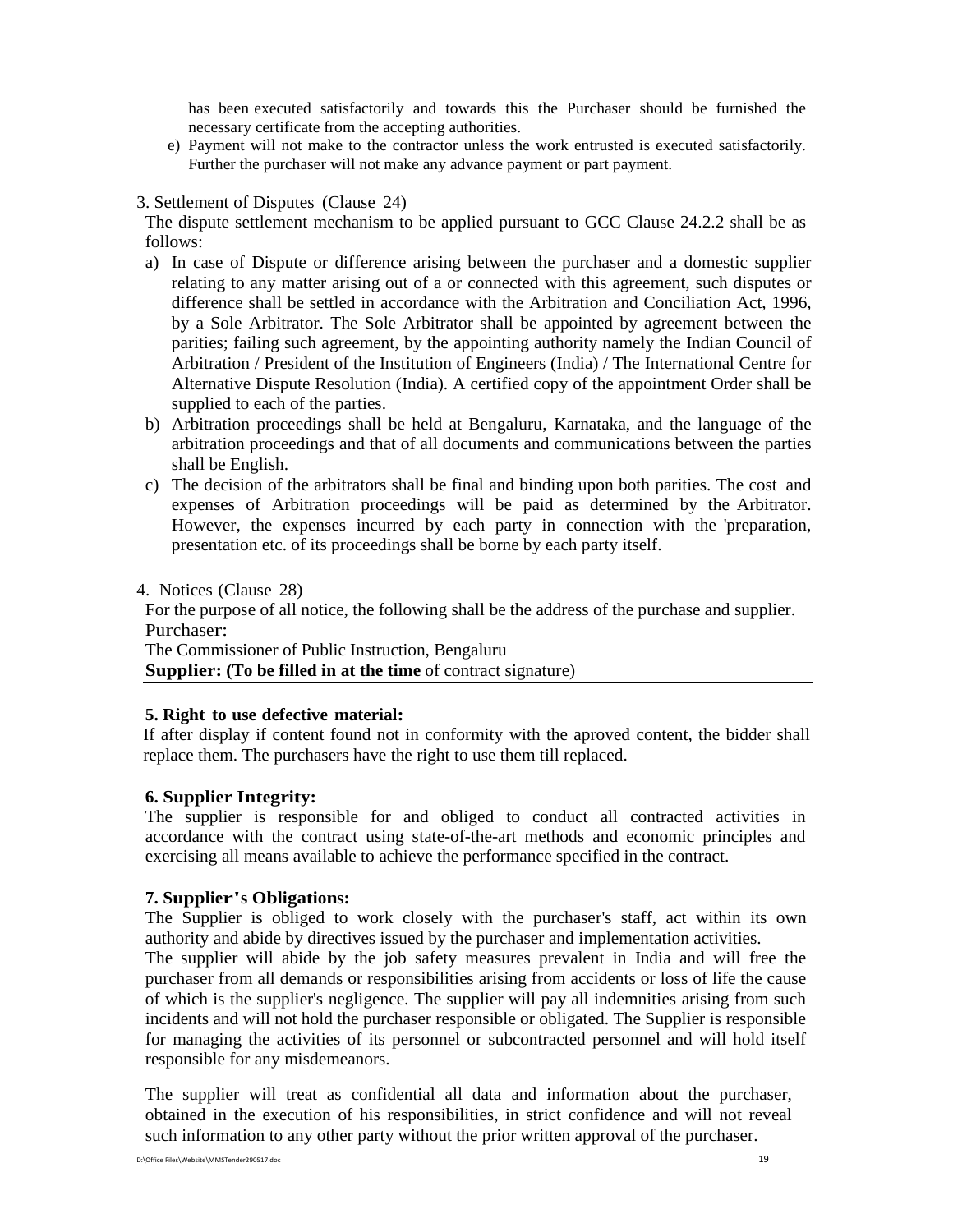## **4.3 Additional Points**

Additional Points to be noted in the contract relating to printing and displaying of Banners to be supplied by the Purchaser and F.O.R. destination to **all Government and Aided Schools of Mandya and Kolar** districts of Karnataka which come under Mid-day Meal Scheme, strictly in accordance with the Term & Conditions of the contract and without any defects.

- a) The work relating to printing and F.O.R. destination of supply of Self adhesive vinyl banner should be executed without any delay as per the implementation schedule mentioned in this document.
- b) The contractor should print Banner using good quality Material strictly in accordance with the specifications mentioned in the tender document.
- c) Printing work should be under taken keeping in mind the matter to be printed and colour etc.
- d) If any printing and adhesive error come to the notice of the purchaser after the printing & supplied the same will have to be replaced by the Contractor at his own expense.
- e) If the contract is not executed with in the stipulated period as per implementation schedule the Purchaser namely; The Commissioner of Public Instruction, Bengaluru, reserves the right to cancel the contract and the Purchaser will not be liable for any pecuniary loss or damage incurred by the Contractor in this regard.
- f) DTP, of the Text includes multi-colour, quality pictures drawing, figures drawing, numbers etc. DTP language will be in Kannada.

## **4.4 IMPLEMENTATION SCHEDULE:**

The work relating to print and exhibit Banners should be implemented by the contractor as per the following implementation schedule strictly:-

| <b>Letter of Acceptance</b>                                                   | Within3 days of issue of Letter of Intent              |
|-------------------------------------------------------------------------------|--------------------------------------------------------|
| Date of signing of agreement and submission of<br><b>Performance security</b> | Within 3 days of submission of Letter of<br>Acceptance |
| Date of issue of work order                                                   | Within 3 days of signing of MoU                        |
| 4 Date of supply of printed material to the Taluks                            | within 30 days from the date of issue of<br>work order |

## **4.5. PENALTY AND TERMINATION FOR NON-FULFILLMENT OF CONTRACT:**

- a) If the contractor does not execute the work as per the implementation schedule then, penalty will be imposed as follows :
	- $\triangleright$  Penalty @ 0.5% of the contract amount per day will be imposed after the scheduled date till 15 days. After 15 days penalty of 0.10% will be imposed after 15 days till 30 days. If he fails to supply banners within above prescribed time/date, then Office of Mid-day Meal Scheme reserves the right to cancel the work order issued to the contractor.
- b) The contractor entrusted with the work of printing and supplying of Banners should execute the work in good condition as per the section IV clause 3.1. Using the inferior quality Material, error in printing and adhesive are found before distribution or after distribution, such defective materials will be rejected outright. The contractor will have to replace the rejected items at his own responsibility  $\&$  expense.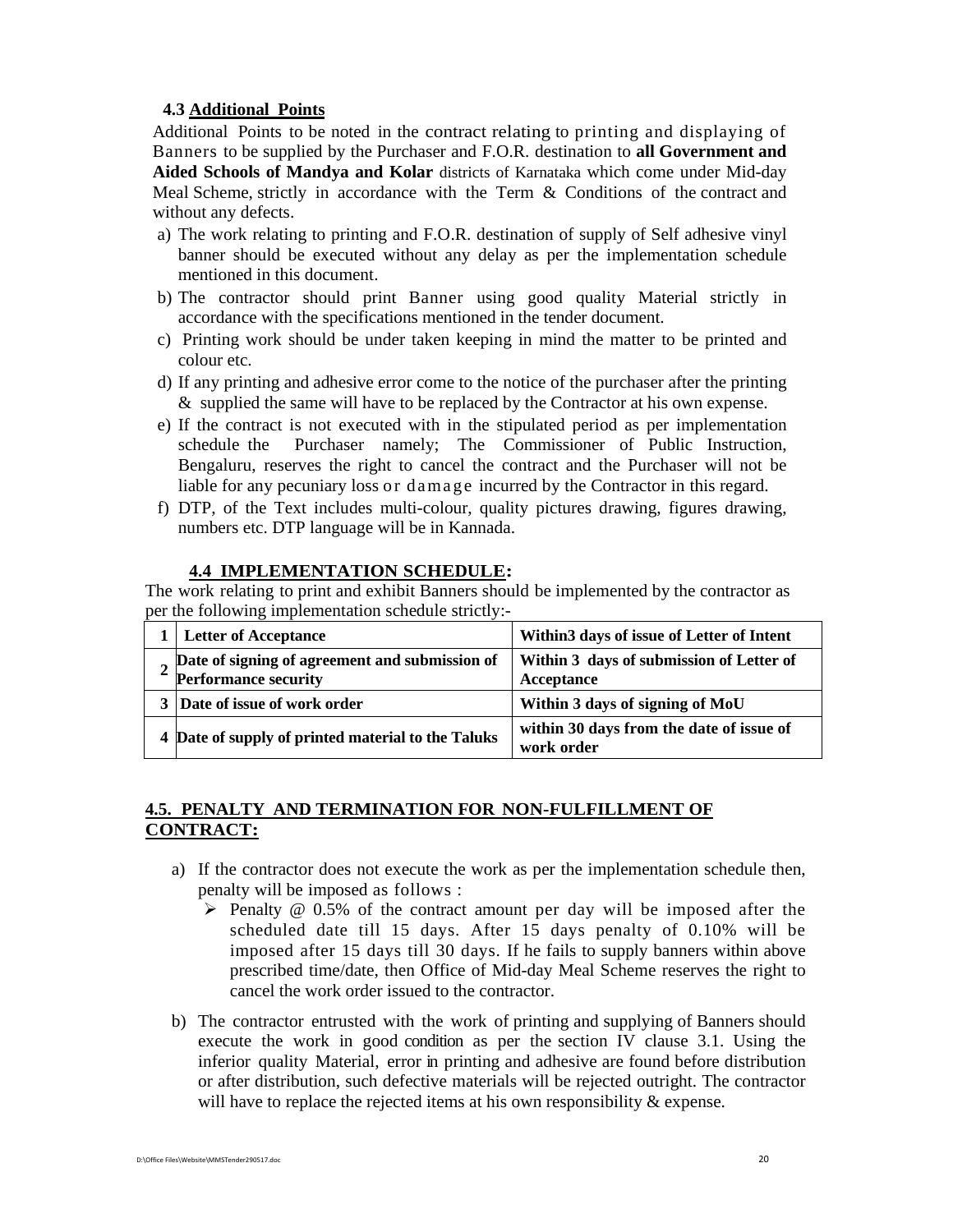c) The printed Banners will have to be supplied F.O.R. destination in good condition without causing any damage to the printed items, to all the 4215 Banners in 2 (two) districts namely Mandya & Kolar. If any defect is found in any report in this regard received from the concerned Officers, such defective materials will be rejected and the contractor will have to bear the cost of such defective materials.

## **SECTION – V**

## **TECHNICAL SPECIFICATIONS and PARTICULARS OF PRINTING OF BANNERES**

| <b>Sl.no</b> | <b>Description</b>                                                                                      |
|--------------|---------------------------------------------------------------------------------------------------------|
|              | $3'x3'$ self adhesive 80 microns vinyl Banner printing with<br>multi colour line drawing and literature |

Note :

1. The Purchaser reserves the right either to increase or decrease the number of Banner to be printed.

- 2. The Purchaser reserves the right to withdraw or with hold or cancel the order.
- 3. The Purchaser reserves the right to cancel the tender at any stage of the tender and it will be discretion of the purchaser to either disclose or withhold the reasons for cancellation.

Commissioner of Public Instruction Bangalore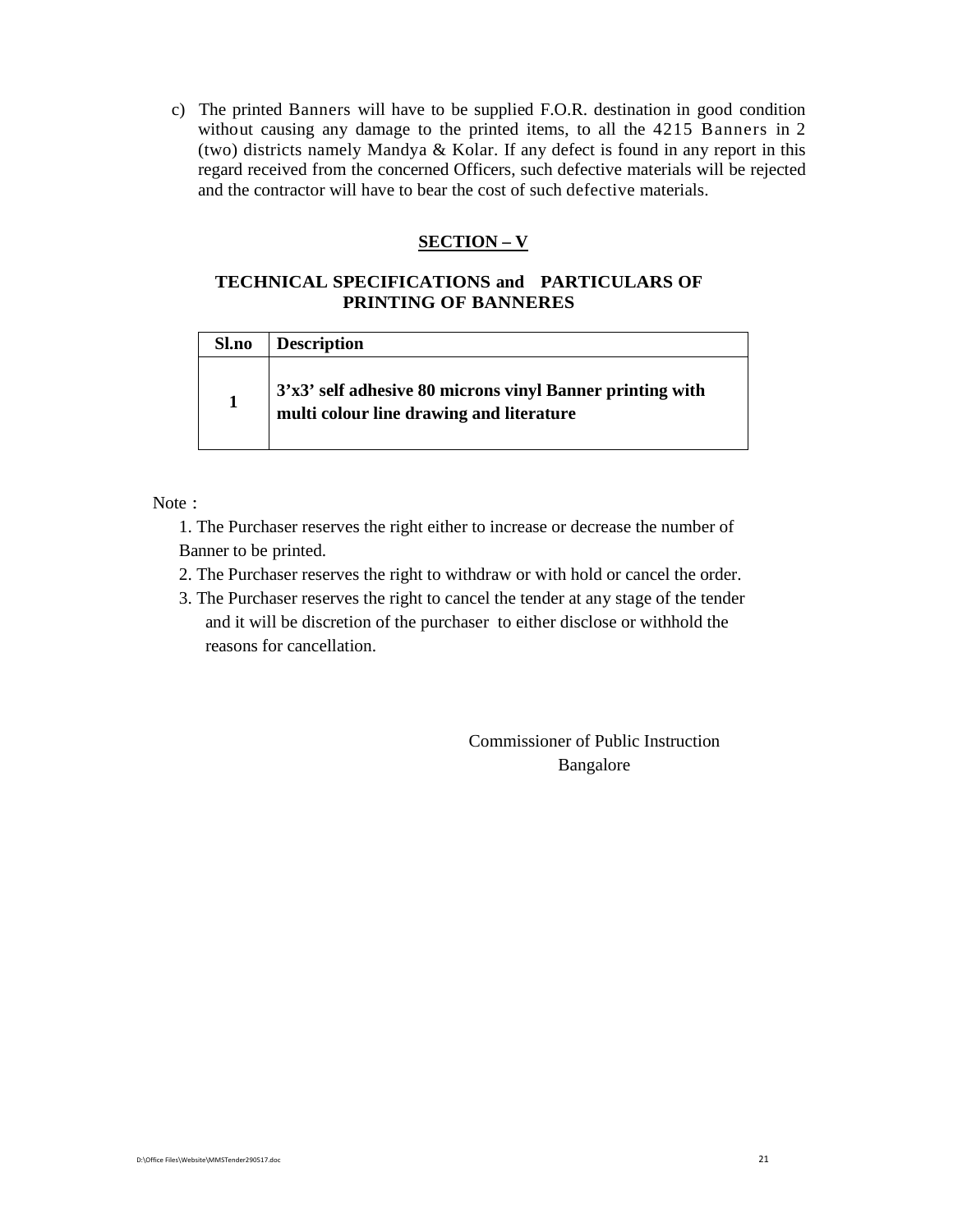## **FORMAT -I BID FORM**

To, The Joint Director, Mid day meal scheme, Opp. Cauvery Bhavan, K.G.Road, Bengaluru – 560 009.

Sir/Madam,

Subject: Submission of Bid for display of self adhesive vinyl banner in 2 districts namely Mandya and Kolar of Karnataka Karnataka for 2016-17

Having examined the Bidding Documents, we the undersigned, offer for display of self adhesive vinyl banner FOR ONE YEAR 2017-18. F.O.R. destination in **all Government and Aided Schools of** Mandya South, Mandya North, Malavalli, Pandavapura, Madduru, Srirangapattana, K R Pet and Nagamangala of Mandya district and Kolar, Malur, Bangarpet, Mulabagilu, Srinivasapura and KGF of Kolar District of Karnataka which come under Mid-day Meal Scheme, as specified in the annexure, for which necessary Bid security ( EMD ) at the prescribed rate is paid to the Centre for e-governance.

## **Conditions:**-

- 1. We undertake, if our Bid is accepted, to do PRINTING AND SUPPLY OF BANNERES FOR THE YEAR 2017-18 F.O.R. destination to **all Government and Aided Schools of Mandya and Kolar** districts of Karnataka which come under Mid-day Meal Scheme as specified in the annexure, in the State in accordance with the terms and conditions in the Bidding document.
- 2. If our bid is accepted we will obtain the guarantee of a bank in a sum equivalent to 5 % of the Total Contract Price for the due performance of the Contract, in the form prescribed by the purchaser.
- 3. We agree to abide by this bid for a period of 90 days after the date fixed for bid opening of Second Envelope and shall remain binding upon us and may be accepted at any time before the expiration of that period.
- 4. We understand that in competing for (and if the award is made to us, in executing the above contract,) we will strictly observe the laws against fraud and corruption in force in India namely Prevention of Corruption Act 1988 ".
- 5. We understand that you are not bound to accept the lowest or any bid you may receive.

 $\overline{a}$ 

6. We confirm that we comply with the eligibility requirements as per ITT Clause-1 of the Tender document.

Dated this. . . . . . . . ..day of. . . . . . .. . .2017 Signature: \_\_\_\_\_\_\_\_\_\_\_\_\_\_\_ (In the Capacity of ): \_\_\_\_\_\_\_\_\_\_\_\_\_\_\_

Duly Authorized to sign bid for and on behalf of

Place:

**Address**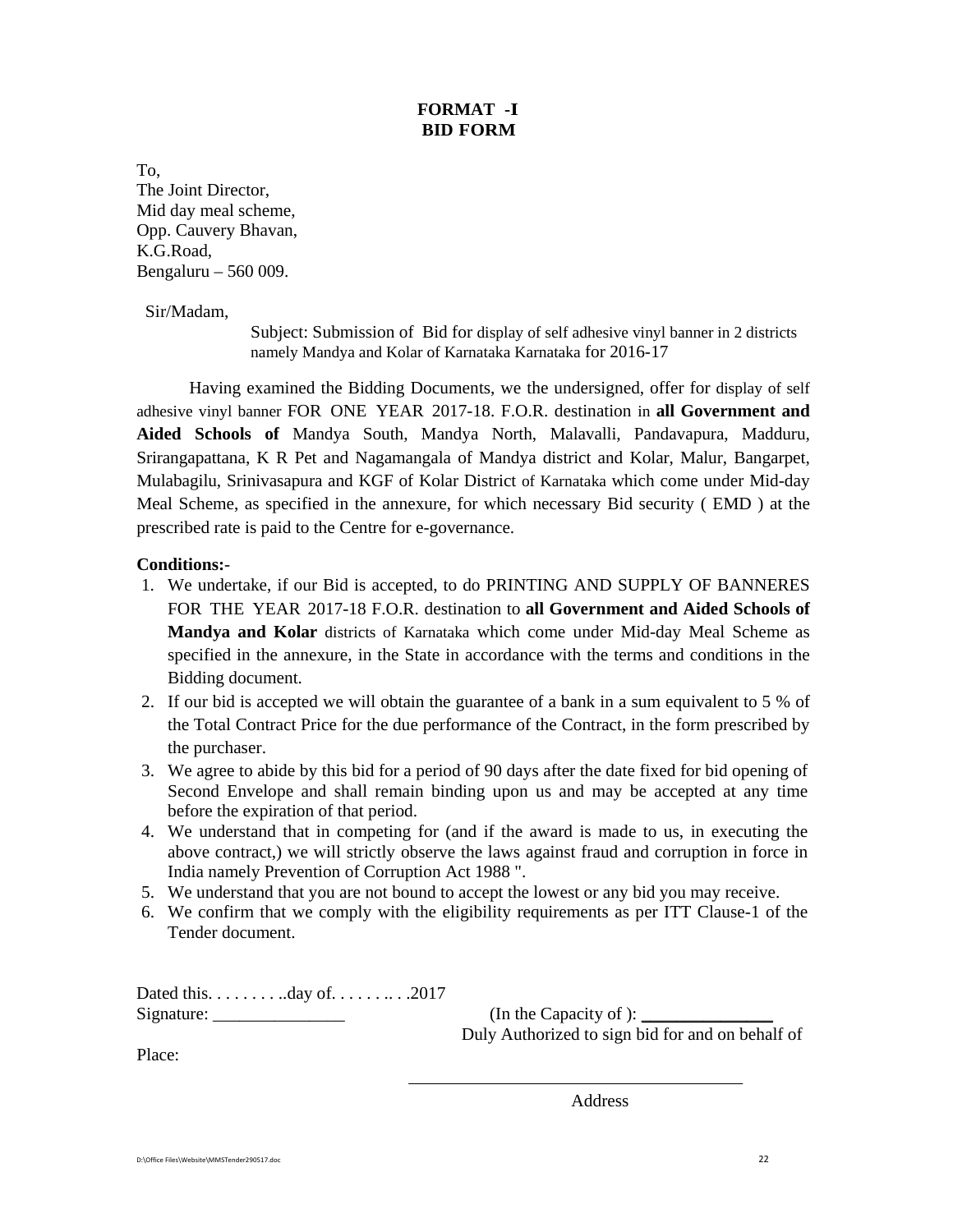# **FORMAT -II**

## **PERFORMANCE SECURITY FORM**

### (Bank guarantee to be executed on Rs. 100 Stamp paper)

To

Joint Director, Mid day meal scheme, Opp. Cauvery Bhavan, K.G.Road, Bengaluru – 560 009.

Sir,

**WHEREAS** (Name of the Contractor) hereinafter called "the Contractor" has undertaken, in pursuance of Contract No dated to do PRINTING AND SUPPLY OF BANNERES. F.O.R. destination to the display of self adhesive vinyl banner in 2 districts namely Mandya and Kolar as specified in the annexure and related services hereinafter called." the Contract".

AND WHEREAS it has been stipulated by you in the said Contract that the Contractor shall furnish you with a Bank Guarantee equivalent to 5% of the total amount of the contract by a Nationalized Bank for the sum specified therein as security for compliance with the Contractors performance obligations in accordance with the Contract.

## **AND WHEREAS we have agreed to give the Contractor a Guarantee:**

THEREFORE WE hereby affirm that we are Guarantor and responsible to you, on behalf of the Contractor, up to a total of (Amount of the Guarantee in Words and (Figures) and we undertake to pay you, upon your first written demand declaring the Contractor to be in default under the Contract and without cavil or argument, any sum or sums within the limit of (Amount of Guarantee) as aforesaid, without your needing to prove or show grounds or reasons for your demand for the sum specified therein.

This guarantee is valid until the ..................... day of.....................

Authorized signatory's Signature and Seal of Guarantors Bank

…………………………

……………………………

Date …………….

Address……………..

Place ……………………….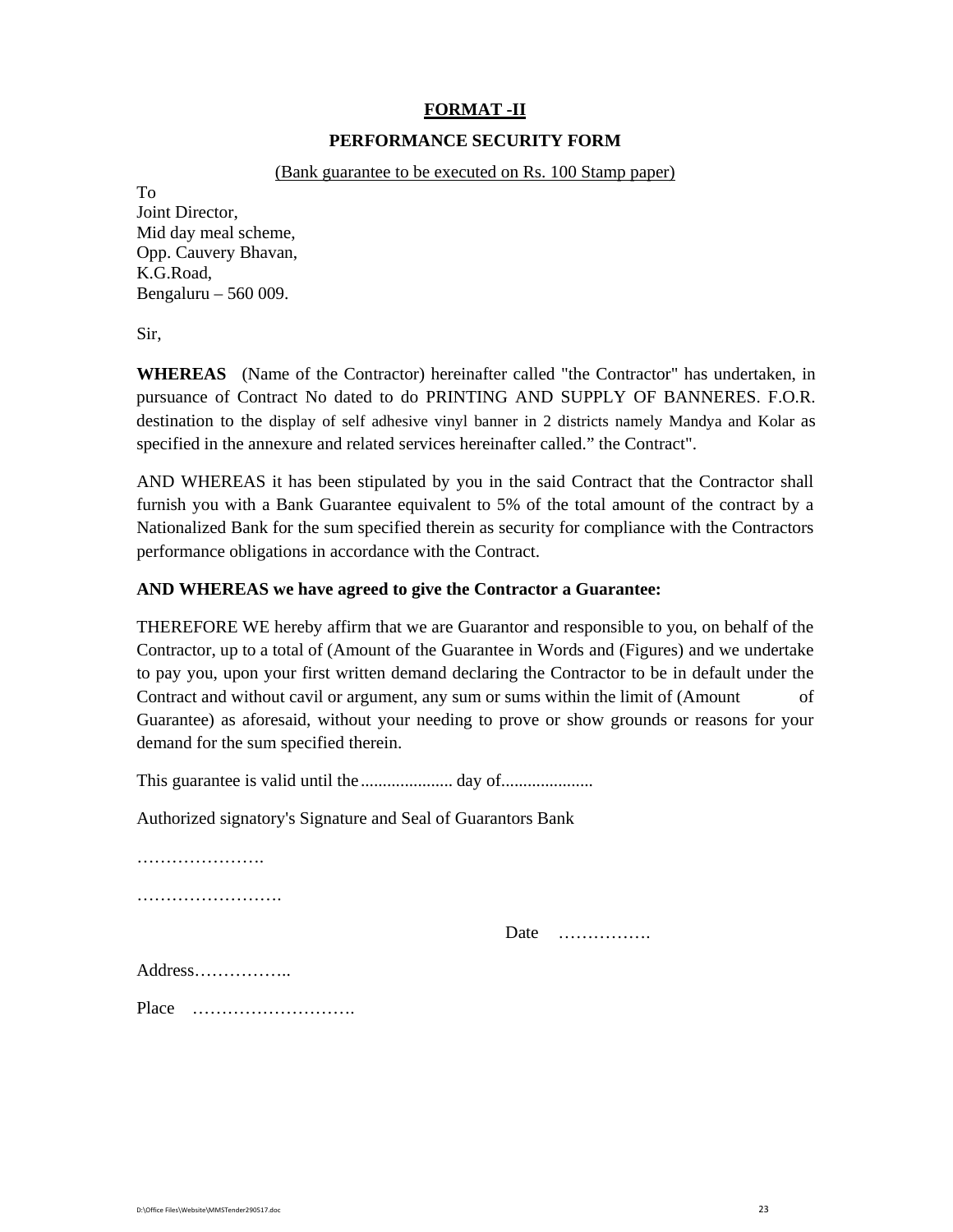#### **FORMAT -III**

#### **CONTRACT FORM**

THIS AGREEMENT made the ................... day of....................................20 ....... Between ............................. (Name of purchase) of........................... , ............. (Country of Purchaser) (here in after called "the Purchaser") of the one part and ........................................(Name of the Supplier) of ..................................... (City and Country of Supplier) (herein after called "the Supplier") of the other part :

WHEREAS the Purchaser is desirous that certain Goods and ancillary services viz. (Brief prescription of Goods and Services) and has accepted a tender by the Supplier for the supply of those goods and services in the sum of.................................................................................... (Contract Price in Words and Figures) (here in after called "The Contract Price").

NOW THIS AGREEMENT WITNESSETH AS FOLLOWS:

- 1. In this Agreement words and expressions shall have the same meanings as are respectively assigned to them in the Conditions of Contract referred to.
- 2. The following documents shall be deemed to form and be read and construed as part of this Agreement, viz:
	- a. the Tender Form and the Price Schedule submitted by the Tenderer;
	- b. the Schedule of Requirements:
	- c. the Technical Specifications;
	- d. the General Conditions of Contract;
	- e. the Special Condition of Contract; and f. the Purchaser's Notification of Award.
- 3. In consideration of the payments to be made by the Purchaser to the Supplier as hereinafter mentioned, the Supplier hereby covenants with the Purchaser to provide the goods and services and to remedy defects therein conformity in all respects with the provisions of the Contract.
- 4. The Purchasers hereby covenants to pay the Supplier in consideration of the provision of the goods and services and the remedying of defects therein, the Contract Price or such other sum as may become payable under the provisions of the Contract at the times and in the manner prescribed by the Contract.

Brief particulars of the goods and services which shall be supplied/provided by the Supplier are as under:

| S1.<br>N <sub>0</sub> | <b>Brief Description of</b><br><b>Goods and Services</b> | <b>Quantity to</b><br>be supplied | Unit<br><b>Price</b> | <b>Total</b><br><b>Price</b> | <b>Delivery</b><br><b>Terms</b> |
|-----------------------|----------------------------------------------------------|-----------------------------------|----------------------|------------------------------|---------------------------------|
|                       | $3'x3'$ self adhesive 80                                 | 4215 Banners                      |                      |                              |                                 |
|                       | microns vinyl Banner                                     |                                   |                      |                              |                                 |
|                       | printing with multi colour                               |                                   |                      |                              |                                 |
|                       | line drawing and                                         |                                   |                      |                              |                                 |

#### TOTAL VALUE: DELIVERY SCHEDULE

IN WITNESS where of the parties here to have caused this Agreement to be executed in accordance with their respective laws the day and the year first above written.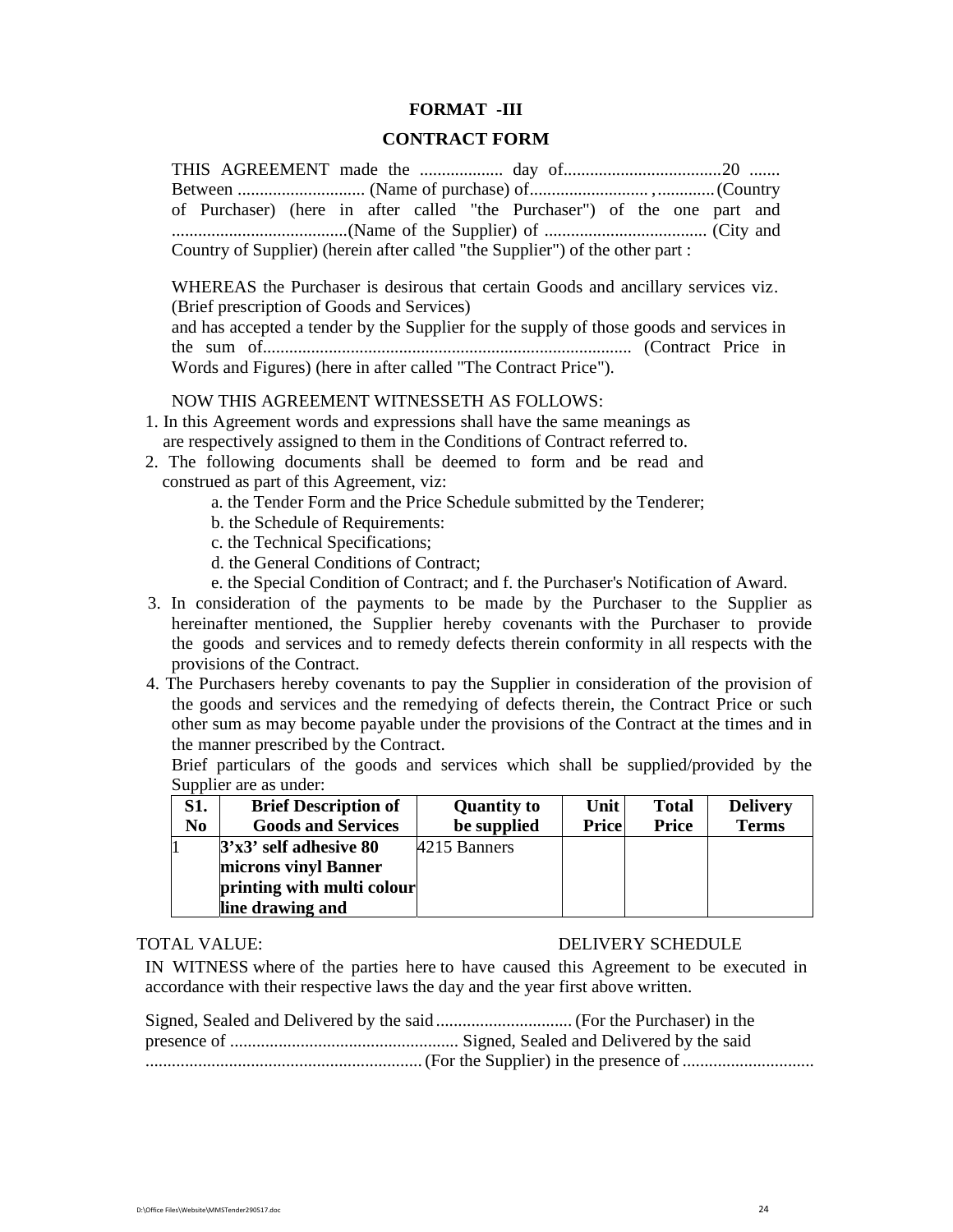## **FORMAT -IV**

## **STATEMENT OF PAST PERFORMANCE**

(Proforma for performance statement (for a period of last three years i.e. 2014-15, 2015-16 & 2016-17) relating to Banner printing

Name of the Firm  $\qquad \qquad$ 

| Name of      | Contract       |          | Description Total Value | Period of  | If there is | Has the        |
|--------------|----------------|----------|-------------------------|------------|-------------|----------------|
| the          | No. & date     | of the   | of Contract             | contract   | delay, in   | work           |
| organisati   | of the         | contract |                         | (Mentioned | performance | entrusted      |
| on&          | agreement      |          |                         | the date)  | reasons for | completed      |
| address to   | for said       |          |                         |            | the same    | satisfactorily |
| which        | organisation   |          |                         |            |             | (Attach        |
| service      |                |          |                         |            |             | certificate    |
| was          |                |          |                         |            |             | From an        |
| provided     |                |          |                         |            |             | Officer who    |
|              |                |          |                         |            |             | entrusted the  |
|              |                |          |                         |            |             | work)          |
| $\mathbf{1}$ | $\overline{2}$ | 3        | $\overline{4}$          | 5          | 6           | 7              |
|              |                |          |                         |            |             |                |
|              |                |          |                         |            |             |                |
|              |                |          |                         |            |             |                |
|              |                |          |                         |            |             |                |
|              |                |          |                         |            |             |                |
|              |                |          |                         |            |             |                |
|              |                |          |                         |            |             |                |
|              |                |          |                         |            |             |                |
|              |                |          |                         |            |             |                |
|              |                |          |                         |            |             |                |
|              |                |          |                         |            |             |                |
|              |                |          |                         |            |             |                |

Signature and seal of the Bidder /Authorised Representative

Place Date: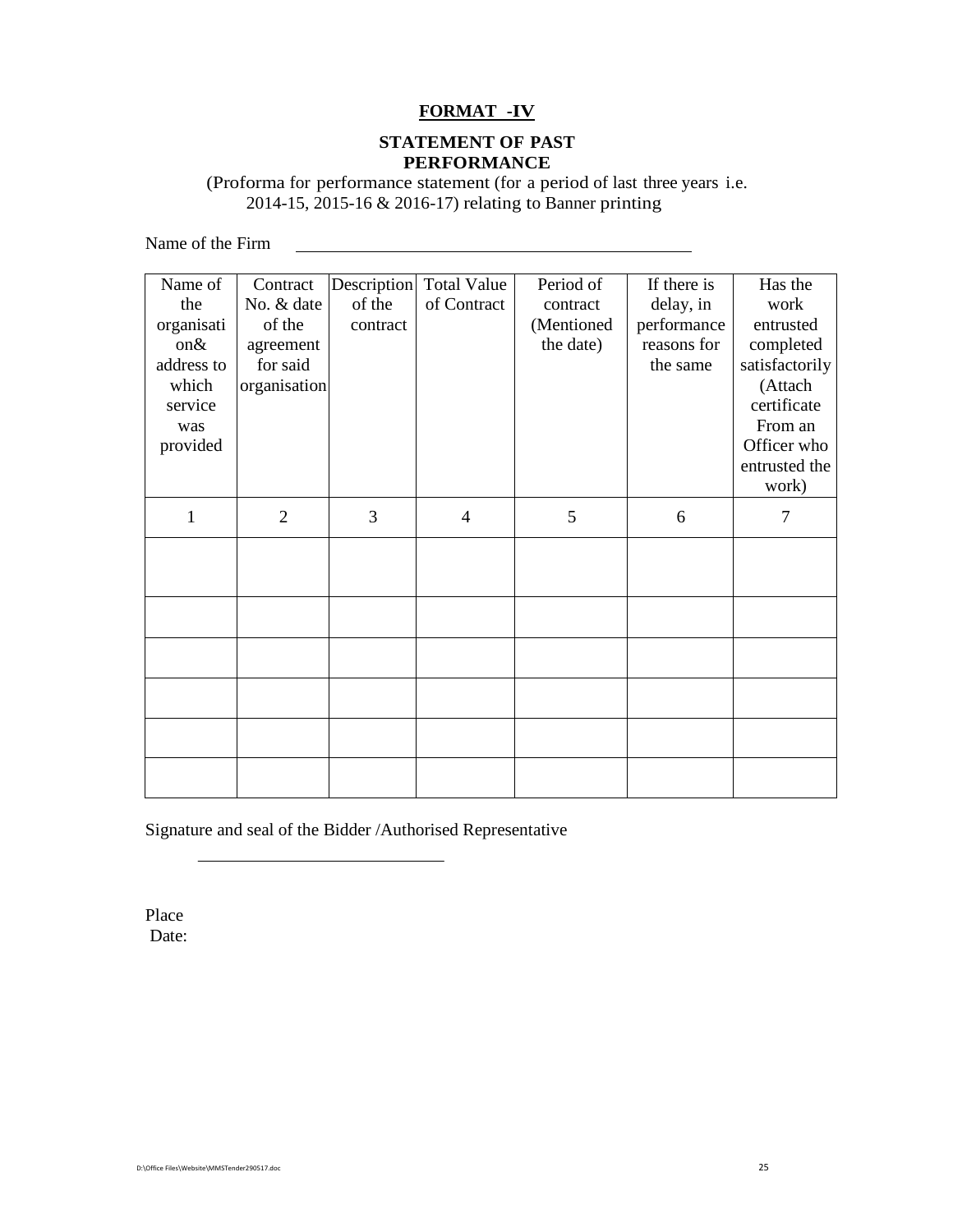#### **FORMAT - V**

## **IMPLEMENTATION SCHEDULE**

To

The Joint Director, Mid day meal scheme, Opp. Cauvery Bhavan, K.G.Road, Bengaluru – 560 009.

Sir,

We M/s…………………………………………..(Name of the bidder) here in after Called "the Contractor" have furnished the bid for Printing and supplying of Banners F.O.R. destination to all Government and Aided Schools of Mandya South, Mandya North, Malavalli, Pandavapura, Madduru, Srirangapattana, K R Pet and Nagamangala of Mandya district and Kolar, Malur, Bangarpet, Mulabagilu, Srinivasapura and KGF of Kolar District of Karnataka which come under Mid-day Meal Scheme do here by agree to the implementation schedule of the said project. Failing which The Office of the Joint Director, Mid-day Meal Scheme, Bengaluru will have discretion to either reject or cancel the contract agreement.

Yours faithfully,

Place: Date:

> Signature of Printer/Publisher Seal: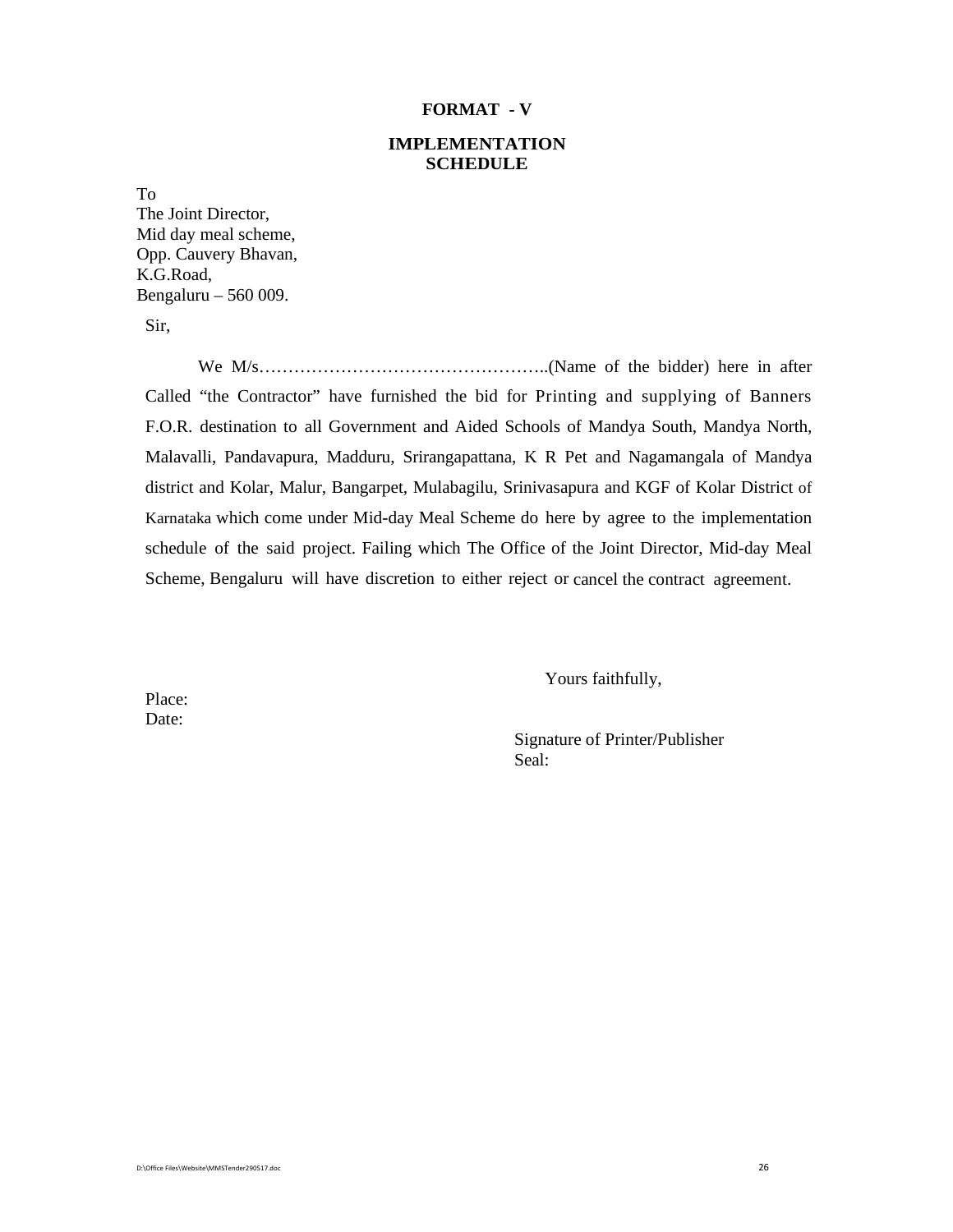# **FORMAT - VI UNDERTAKING**

To The Joint Director, Mid day meal scheme, Opp. Cauvery Bhavan, K.G.Road, Bengaluru - 560 009.

Sir,

We M/s…………………………………………..(Name of the bidder) here in after Called "the Contractor" do hereby affirm and undertake to abide by all the terms, conditions and specifications given in the bidding document while performing the contractual obligations relating to do printing and supply of Banneres F.O.R. destination to **all Government and Aided Schools of** Mandya South, Mandya North, Malavalli, Pandavapura, Madduru, Srirangapattana, K R Pet and Nagamangala of Mandya district and Kolar, Malur, Bangarpet, Mulabagilu, Srinivasapura and KGF of Kolar District of Karnataka which come under Mid-day Meal Scheme with in stipulated time.

Place: Date:

Yours faithfully,

 Signature of Printer Seal: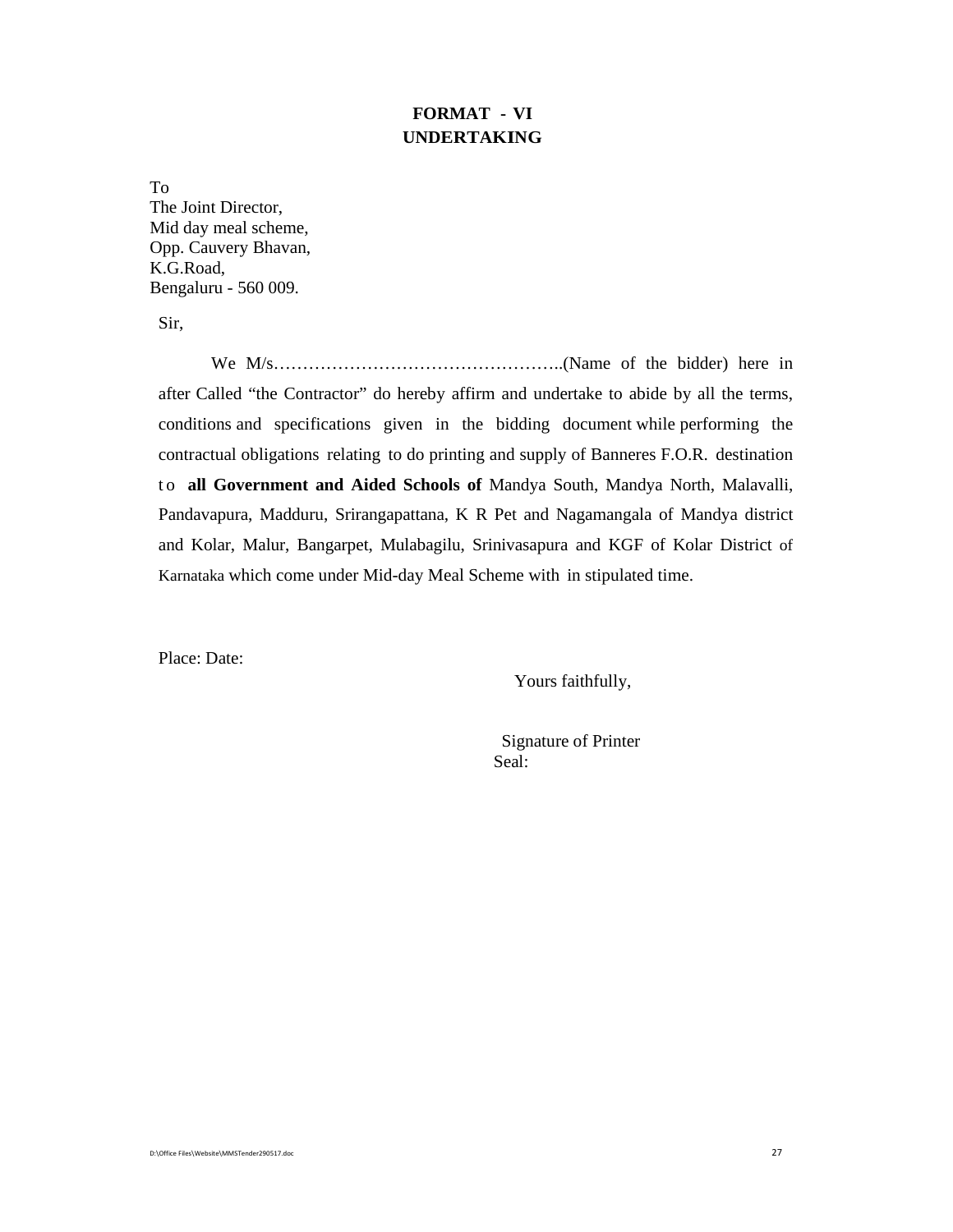## **FORMAT - VII PARICULARS OF PRINTERS TO BE SUBMITTED IN THE TECHNICAL BID**

| $\mathbf{1}$            | Name of the printer                                                                                                                         |                 |
|-------------------------|---------------------------------------------------------------------------------------------------------------------------------------------|-----------------|
|                         |                                                                                                                                             |                 |
| $\boldsymbol{2}$        | Year of starting the organization & registration number                                                                                     |                 |
|                         | (photo copy of registration certificate to be enclosed                                                                                      |                 |
| $\mathbf{3}$            | Address of the printer (along with phone no.& pin<br>code)                                                                                  |                 |
| $\overline{\mathbf{4}}$ | Status of printer                                                                                                                           | Own/Partnership |
| 5                       | a) $C.S.T./K.S.T.No.$<br>b) Permanent PAN No. of Income Tax<br>Dept.(Photocopy of I. T. returns for the last<br>three years to be enclosed) |                 |
| 6                       | Audit reports for the last 3 years (Certified copy of<br>Charted Account' report in P&L account to be<br>enclosed)                          |                 |
| $\overline{7}$          | Particulars of Sales Tax returns for the last 3<br>years (photo copy of returns to be enclosed)                                             |                 |
| 8                       | Experience of printer relating to Banner printing work<br>(supporting certificates to be Enclosed)                                          |                 |
| 9                       | Particulars of E.M.D. As per eproc portal                                                                                                   |                 |
| 10                      | Particulars of Physical Infrastructure available in the                                                                                     |                 |
|                         | organization relating to print/supply                                                                                                       |                 |
| 11                      | <b>Remarks</b>                                                                                                                              |                 |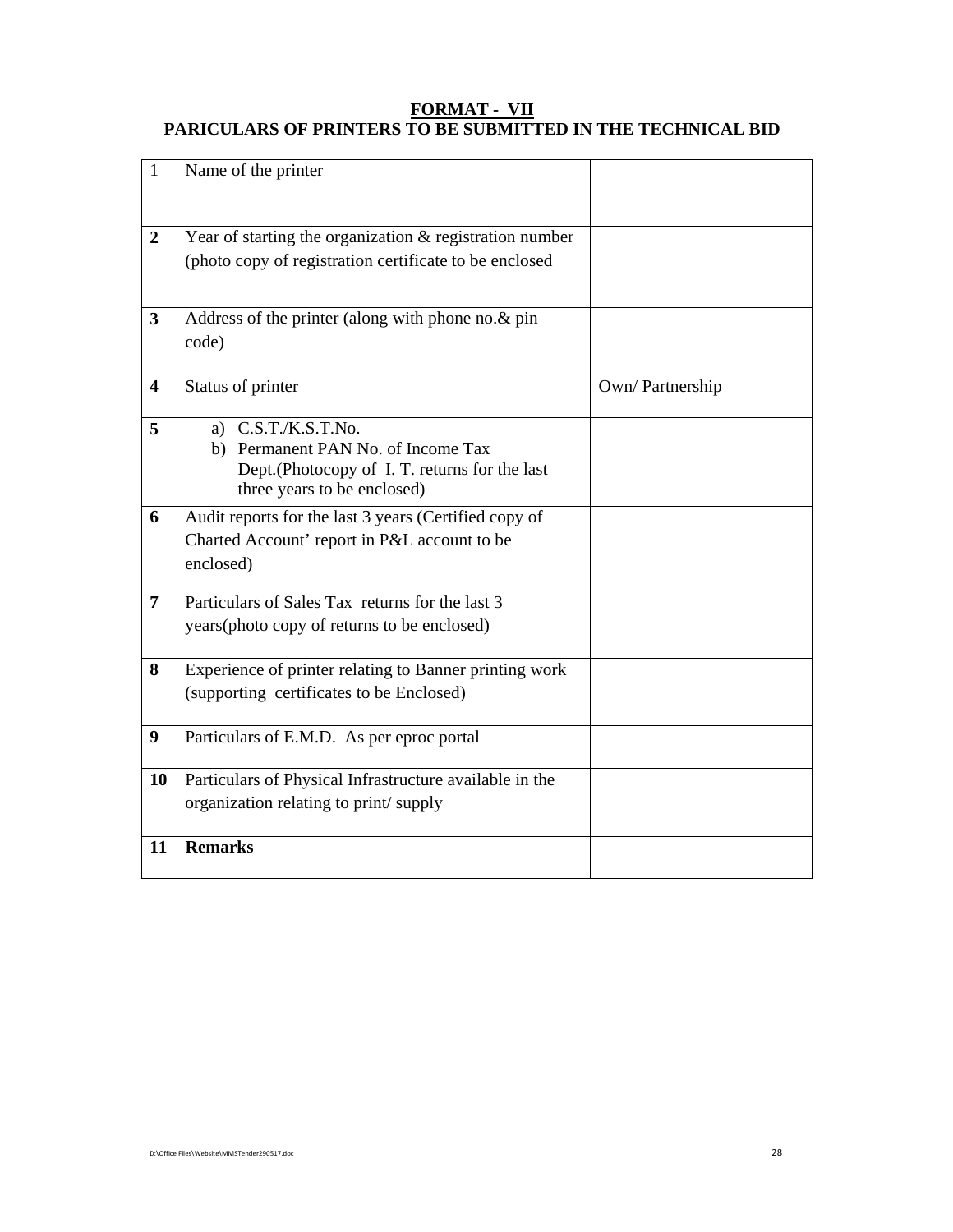## **FORMAT:VIII**

## **CHECK LIST OF DOCUMENT TO BE SUBMITTED INTHE FIRST ENVELOPE(Technical Bid)**

|                |                                                                                                                                                                                                     | <b>Whether the</b> | Page |
|----------------|-----------------------------------------------------------------------------------------------------------------------------------------------------------------------------------------------------|--------------------|------|
| Sl.No.         | <b>Description</b>                                                                                                                                                                                  | <b>Document</b> is | No.  |
|                |                                                                                                                                                                                                     | enclosed or not    | From |
| 1              | <b>Bid form Vide Format I</b>                                                                                                                                                                       | <b>YES/NO</b>      |      |
| $\overline{2}$ | <b>BID SECURITY (EMD)</b>                                                                                                                                                                           | YES/NO             |      |
| $\overline{3}$ | STATEMENT OF PAST PERFORMANCE Vide<br>Format IV                                                                                                                                                     | YES/NO             |      |
| $\overline{4}$ | FORMAT OF ACCEPTANCE OF<br><b>IMPLEMENTATION SCHEDULE Vide Format V</b>                                                                                                                             | YES/NO             |      |
| 5              | <b>UNDERTAKING Vide Format VI</b>                                                                                                                                                                   | YES/NO             |      |
| 6              | Details of organization Vide Format VII                                                                                                                                                             | YES/NO             |      |
| $\tau$         | ATTESTED COPIES SHOWING THE LEGAL<br>STATUS, PLACES OF REGISTRATION AND<br>PRINCIPAL PLACE OF BUSINESS OF THE<br><b>FIRM</b>                                                                        | YES/NO             |      |
| 8              | <b>ATTESTED COPIES OD DOCUMENTS</b><br>SHOWING THAT THE FIRM HAD AN<br>AVERAGE FINANCIALTURNOVER OF PER<br>YEAR DURING THELAST 3 YEARS i.e,<br>2014-15, 2015-16 & 2016-17                           | YES/NO             |      |
| 9              | <b>ATTESTED COPIES OF SALES TAX</b><br>REGISTRATION AND SALES TAX RETURNS<br>FILLED IN THE LAST 3 YEARS i.e, 2014-15,<br>2015-16 & 2016-17                                                          | YES/NO             |      |
| 10             | <b>ATTESTED COPIES OF INCOME TAX</b><br>REGISTRATION AND INCOME TAX RETURNS<br>FILLED IN THE LAST 3 YEARS<br>i.e, 2014-15, 2015-16 & 2016-17                                                        | YES/NO             |      |
| 11             | ATTESTED COPIES OF AUDITED FINANCIAL<br>STATEMENTS FORTHE LAST 3 YEARS i.e,<br>2014-15, 2015-16 & 2016-17                                                                                           | YES/NO             |      |
| 12             | ATTESTED COPIES OF RECOGNITION FROM<br>STATE GOVT./CENTRAL GOVT.                                                                                                                                    | YES/NO             |      |
| 13             | SAMPLE MATERIAL TO BE USED FOR THE<br>PRINTING OF BANNERES.THE BIDDER<br>SHOULD ATTEST THE SAME (should submit to<br>Office of Mid-day Meal Scheme before the last date<br>of submission of tender) | YES/NO             |      |

PLACE:<br>DATE:

## SIGNATURE OF THE BIDDER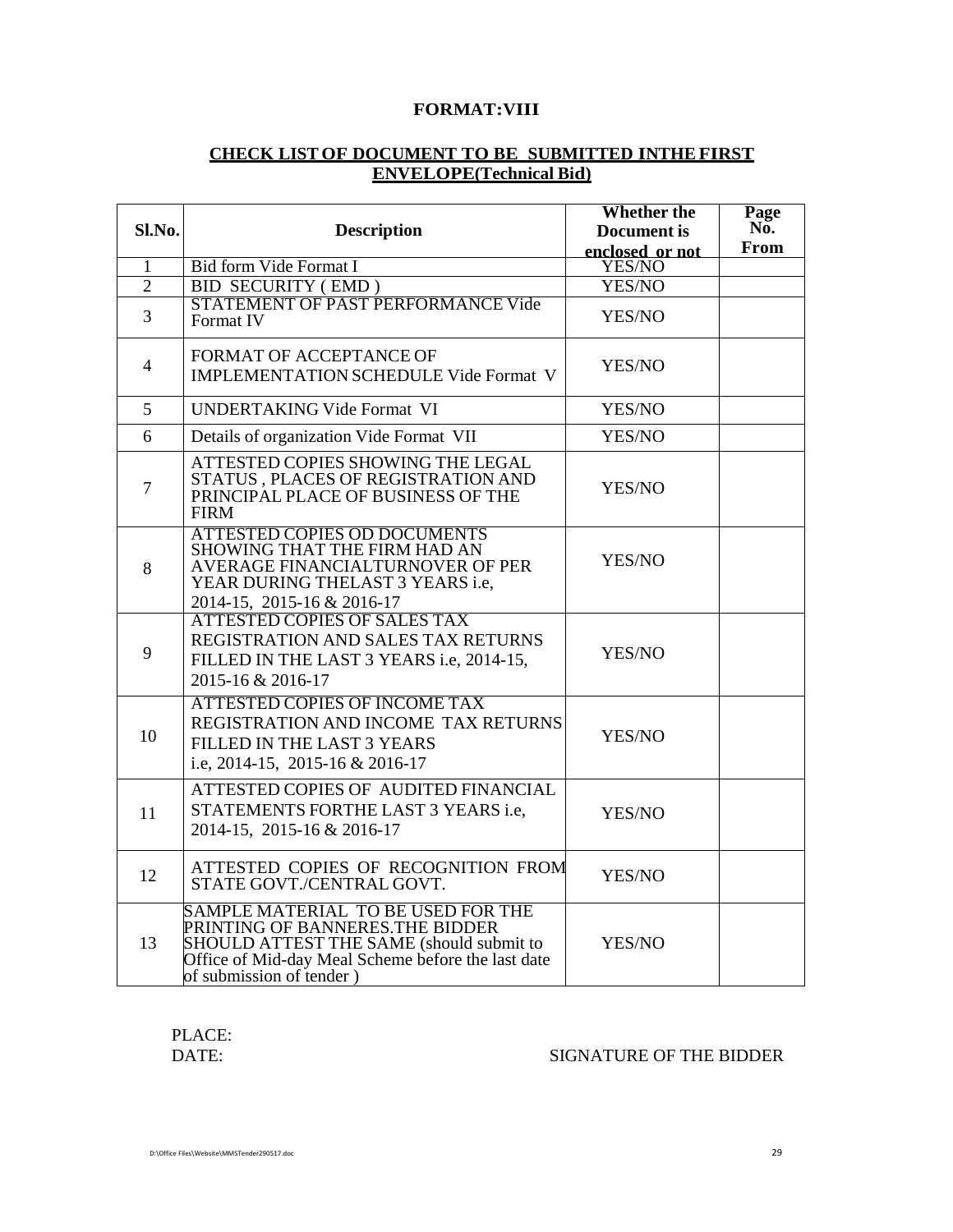## **FORMAT – IX PRICE SCHEDULE**

(Format for Submission of Commercial Bid)

To The oint Director, Mid day meal scheme, Opp. Cauvery Bhavan, K.G.Road, Bengaluru-09.

Sir/Madam,

Subject: Submission of Bid for printing and supply of Self adhesive vinyl Banners for one year 2017-18 Reg

Ref :- No:

Having examined the Bidding Documents we, theundersigned, offer for printing and displaying of Banneres and vide above reference, for which our lowest rates inclusive of all costs (including transport and all kind of taxes)are as under:

# **Financial Bid for Printing and supply of Self adhesive vinyl Banners**

| Particulars                                                                                                                                                                   | Rates in Rs. for <b>each</b> hoarding |              |  |
|-------------------------------------------------------------------------------------------------------------------------------------------------------------------------------|---------------------------------------|--------------|--|
|                                                                                                                                                                               | Rs. in figures                        | Rs. in words |  |
| Rates to be quoted for fixing of<br>one Banner size 3'x3'feet (inclusive<br>of all material cost and minor<br>repair works, labour, transport<br>charges and all types taxes) |                                       |              |  |

 **Note:**

*Banners should be supplied to Mandya South, Mandya North, Malavalli, Pandavapura, Madduru, Srirangapattana, K R Pet and Nagamangala taluks of Mandya district and Kolar, Malur, Bangarpet, Mulabagilu, Srinivasapura and KGF taluks of Kolar District of Karnataka.*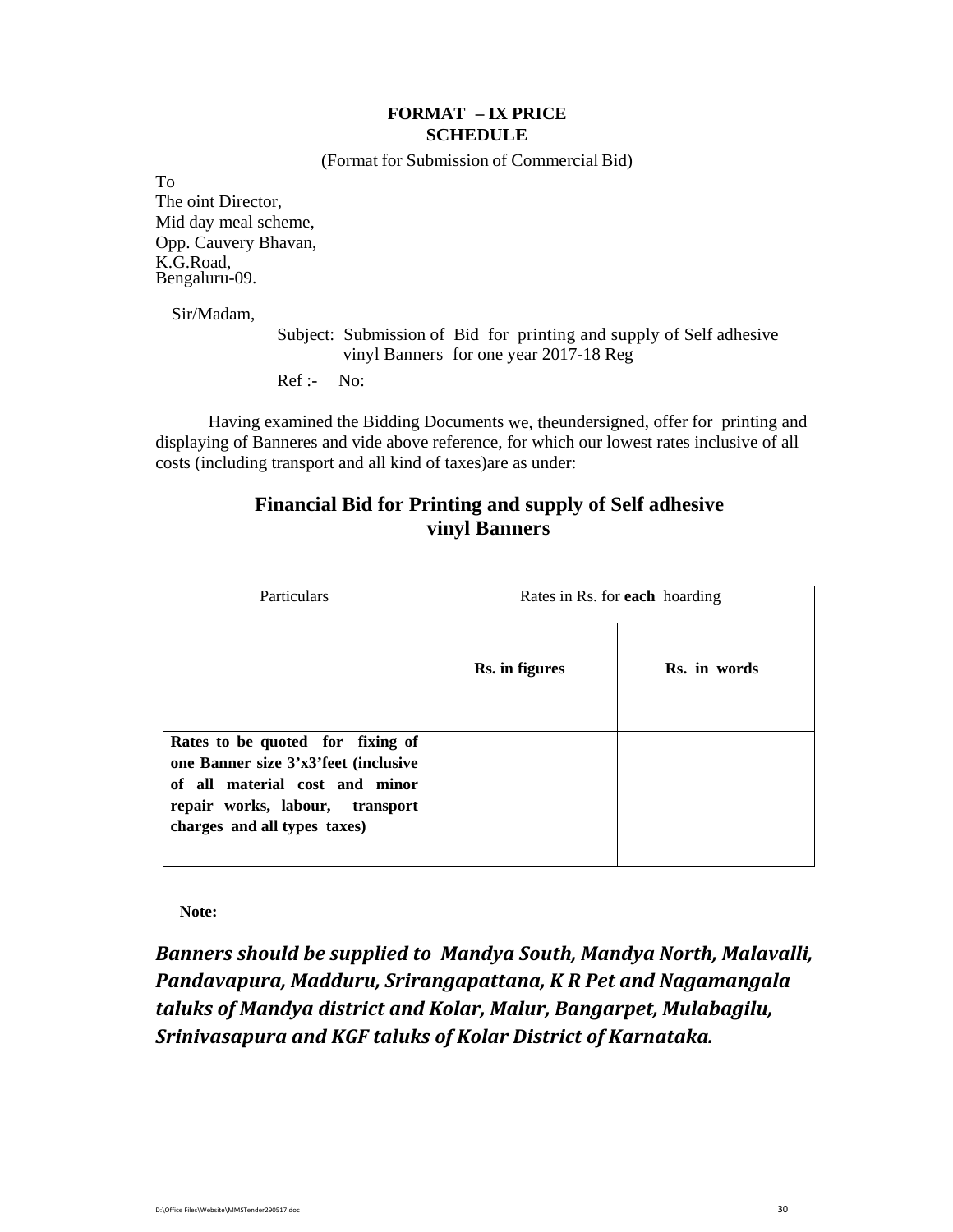## **CONDITIONS**

- 1. I f our tender is accepted, we here by undertake to abide as per the stipulated Term and Conditions, for printing and supplying of Self adhesive vinyl Banner vide Tender No. I in various subjects and supply on F.O.R. destination to Mandya and Kolar Districts of the State
- 2. If our tender is accepted we will obtain the Bank Guarantee of a Nationalized Bank for sum of equivalent to 5 percent of the total cost of the contract entrusted to us.
- 3. We agree to abide by this Tender for bid validity of 120 days after the date fixed for opening of Second Envelope and shall remain binding upon us and may be accepted at any time before then expiry of the period.
- 4. We agree to abide by this tender for and if the award is made to us, in executing the above contract we will strictly observe the laws against fraud and corruption in force in India namely "Prevention of corruption act 1988".
- 5. We understand that you are not bound to accept a lowest offer that you may receive after Tender validity.

Dated this. . . . . . . . ..day of. . . . . . .. . .2017

Signature

(Name and Address of the Tender with seal)

(In the capacity of . . . . . . . . . . . Duly authorized to sign the Tender for and on behalf of)

 $\overline{\phantom{a}}$  , which is a set of the set of the set of the set of the set of the set of the set of the set of the set of the set of the set of the set of the set of the set of the set of the set of the set of the set of th

(in the Capacity of ):

Place: Duly authorized to sign bid for and on behalf of